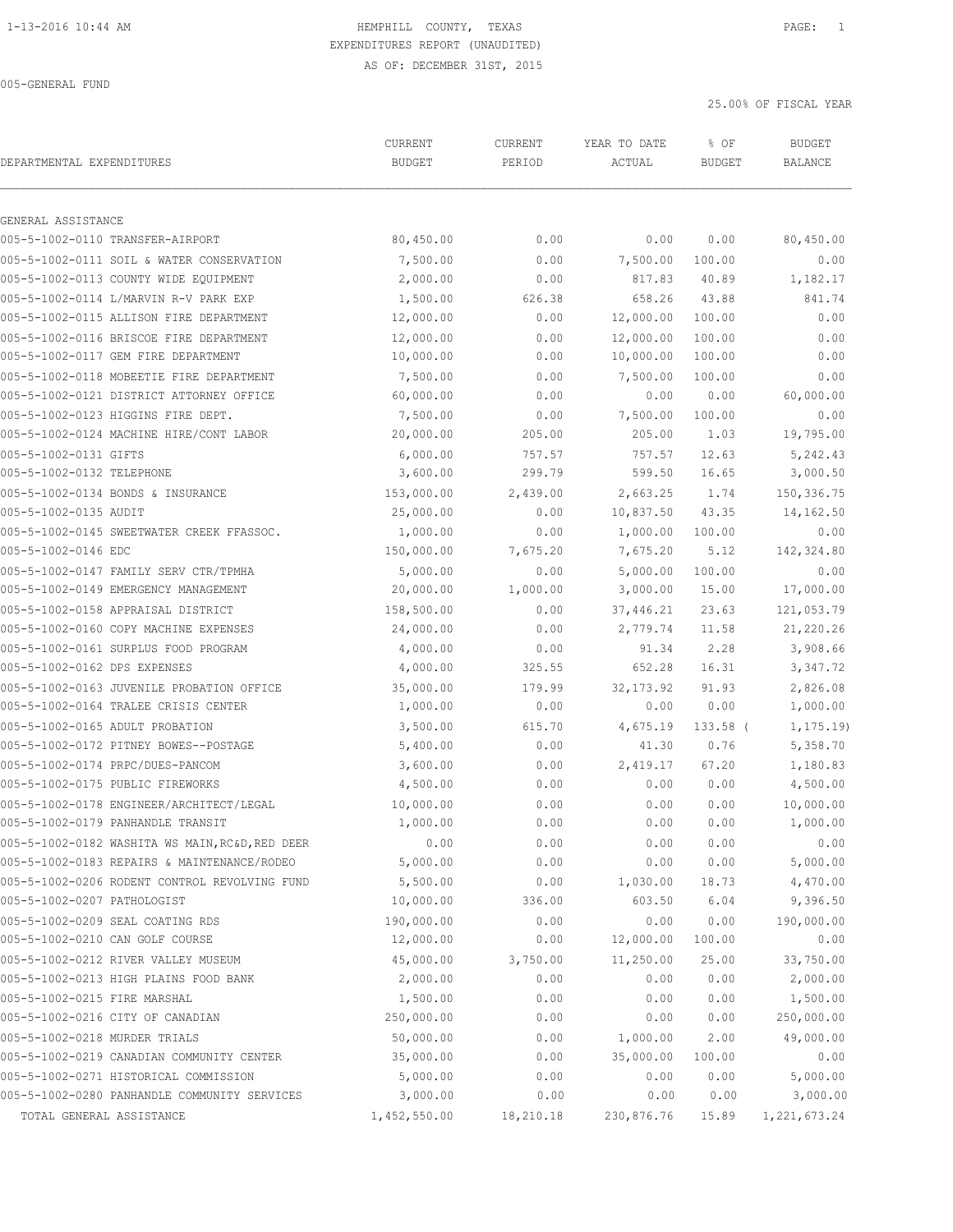| DEPARTMENTAL EXPENDITURES      |                                               | CURRENT<br><b>BUDGET</b> | CURRENT<br>PERIOD | YEAR TO DATE<br>ACTUAL | % OF<br><b>BUDGET</b> | <b>BUDGET</b><br>BALANCE |
|--------------------------------|-----------------------------------------------|--------------------------|-------------------|------------------------|-----------------------|--------------------------|
|                                |                                               |                          |                   |                        |                       |                          |
| COUNTY & DISTRICT CLERK        |                                               |                          |                   |                        |                       |                          |
|                                | 005-5-1510-0090 CO & DISTRICT CLK             | 57,165.00                | 4,901.26          | 14,403.78              | 25.20                 | 42,761.22                |
|                                | 005-5-1510-0094 DEPUTY CLERK-GUERRERO         | 37,080.00                | 3,227.50          | 9,382.50               | 25.30                 | 27,697.50<br>27,697.50   |
| 005-5-1510-0096 LONGEVITY      | 005-5-1510-0095 DEPUTY CLERK-WITT             | 37,080.00                | 3,227.50          | 9,382.50               | 25.30                 | 420.00                   |
|                                |                                               | 500.00                   | 30.00             | 80.00<br>9,897.96      | 16.00                 | 29,242.04                |
|                                | 005-5-1510-0097 CHIEF DEPUTY CLERK-HEMPHILL   | 39,140.00                | 3,399.32          |                        | 25.29                 |                          |
| 005-5-1510-0098 PART TIME      |                                               | 10,000.00                | 0.00              | 2,287.51               | 22.88                 | 7,712.49                 |
|                                | 005-5-1510-0101 SOCIAL SECURITY/MEDICARE      | 13,900.00<br>34,000.00   | 1,037.07          | 3,205.74               | 23.06                 | 10,694.26                |
| 005-5-1510-0102 RETIREMENT     |                                               |                          | 2,957.12          | 8,629.36               | 25.38                 | 25,370.64                |
|                                | 005-5-1510-0103 GROUP TERM LIFE               | 600.00                   | 53.22             | 155.32                 | 25.89                 | 444.68                   |
|                                | 005-5-1510-0104 GROUP INSURANCE               | 30,000.00                | 3,160.53          | 8,269.49               | 27.56                 | 21,730.51                |
|                                | 005-5-1510-0105 UNEMPLOYMENT INSURANCE        | 1,000.00                 | 0.00              | 0.00                   | 0.00                  | 1,000.00                 |
|                                | 005-5-1510-0106 WORKERS' COMPENSATION         | 2,400.00                 | 600.00            | 600.00                 | 25.00                 | 1,800.00                 |
| 005-5-1510-0109 POSTAGE        |                                               | 2,300.00                 | 12.65             | 296.61                 | 12.90                 | 2,003.39                 |
| 005-5-1510-0112 TRAVEL         |                                               | 11,000.00<br>200.00      | 903.32            | 2,219.38               | 20.18<br>0.00         | 8,780.62<br>200.00       |
|                                | 005-5-1510-0119 DUES & SUBSCRIPTIONS          |                          | 0.00              | 0.00                   |                       |                          |
| 005-5-1510-0132 TELEPHONE      |                                               | 3,800.00                 | 343.83            | 682.48                 | 17.96                 | 3,117.52                 |
|                                | 005-5-1510-0142 SOFTWARE SUPPORT              | 26,500.00                | 1,831.98          | 5,231.98               | 19.74                 | 21,268.02                |
|                                | 005-5-1510-0183 OFFICE EOUIP. REPAIRS & MAIN. | 4,000.00                 | 0.00              | 0.00                   | 0.00                  | 4,000.00                 |
|                                | 005-5-1510-0188 OFFICE SUPPLIES               | 11,000.00                | 563.68            | 826.86                 | 7.52                  | 10,173.14                |
| 005-5-1510-0189 INVENTORY      |                                               | 5,000.00                 | 0.00              | 0.00                   | 0.00                  | 5,000.00                 |
| 005-5-1510-0510 CAPITAL OUTLAY |                                               | 6,000.00                 | 0.00              | 0.00                   | 0.00                  | 6,000.00                 |
|                                | TOTAL COUNTY & DISTRICT CLERK                 | 332,665.00               | 26,248.98         | 75,551.47              | 22.71                 | 257, 113.53              |
| COUNTY EXTENSION SERVICE       |                                               |                          |                   |                        |                       |                          |
|                                | 005-5-1520-0091 CEA-AG/A. HOLLOWAY            | 39,758.00                | 3,450.66          | 10,051.98              | 25.28                 | 29,706.02                |
|                                | 005-5-1520-0092 CEA-FCS/T. HOLLOWAY           | 39,758.00                | 3,450.66          | 10,051.98              | 25.28                 | 29,706.02                |
| 005-5-1520-0096 LONGEVITY      |                                               | 550.00                   | 35.00             | 95.00                  | 17.27                 | 455.00                   |
|                                | 005-5-1520-0097 CEA SECRETARY-HUFFMAN         | 39,140.00                | 3,399.16          | 9,897.48               | 25.29                 | 29, 242.52               |
|                                | 005-5-1520-0098 PART-TIME SECRETARY           | 2,500.00                 | 0.00              | 0.00                   | 0.00                  | 2,500.00                 |
|                                | 005-5-1520-0101 SOCIAL SECURITY/MEDICARE      | 9,300.00                 | 777.69            | 2,263.49               | 24.34                 | 7,036.51                 |
| 005-5-1520-0102 RETIREMENT     |                                               | 7,900.00                 | 681.84            | 1,985.52               | 25.13                 | 5,914.48                 |
|                                | 005-5-1520-0103 GROUP TERM LIFE               | 150.00                   | 12.28             | 35.76                  | 23.84                 | 114.24                   |
|                                | 005-5-1520-0104 GROUP INSURANCE               | 7,500.00                 | 642.58            | 1,919.82               | 25.60                 | 5,580.18                 |
|                                | 005-5-1520-0105 UNEMPLOYMENT INSURANCE        | 350.00                   | 0.00              | 0.00                   | 0.00                  | 350.00                   |
|                                | 005-5-1520-0106 WORKERS' COMPENSATION         | 1,700.00                 | 450.00            | 450.00                 | 26.47                 | 1,250.00                 |
| 005-5-1520-0109 POSTAGE        |                                               | 1,000.00                 | 153.34            | 153.34                 | 15.33                 | 846.66                   |
|                                | 005-5-1520-0112 TRAVEL/AG- A. HOLLOWAY        | 8,500.00                 | 78.42             | 750.67                 | 8.83                  | 7,749.33                 |
|                                | 005-5-1520-0114 TRAVEL/FCS-T. HOLLOWAY        | 4,000.00                 | 238.90            | 402.51                 | 10.06                 | 3,597.49                 |
|                                | 005-5-1520-0119 DUES & SUBSCRIPTIONS          | 1,400.00                 | 657.22            | 1,389.44               | 99.25                 | 10.56                    |
| 005-5-1520-0122 FUEL & OIL     |                                               | 4,500.00                 | 268.90            | 925.23                 | 20.56                 | 3,574.77                 |
| 005-5-1520-0132 TELEPHONE      |                                               | 2,750.00                 | 293.77            | 638.54                 | 23.22                 | 2,111.46                 |
|                                | 005-5-1520-0137 VEHICLE REPAIRS & MAINTENANCE | 2,000.00                 | 590.61            | 590.61                 | 29.53                 | 1,409.39                 |
|                                | 005-5-1520-0142 IT TECH SUPPORT               | 2,000.00                 | 100.00            | 429.26                 | 21.46                 | 1,570.74                 |
|                                | 005-5-1520-0183 OFFICE EQUIP.REPAIRS & MAIN.  | 750.00                   | 0.00              | 0.00                   | 0.00                  | 750.00                   |
|                                | 005-5-1520-0188 OFFICE SUPPLIES               | 3,000.00                 | 256.11            | 487.21                 | 16.24                 | 2,512.79                 |
|                                | 005-5-1520-0189 INVENTORY/EQUIPMENT           | 3,000.00                 | 46.27             | 975.46                 | 32.52                 | 2,024.54                 |
|                                | 005-5-1520-0201 COMPUTER SUPPLIES & MAINT.    | 500.00                   | 0.00              | 0.00                   | 0.00                  | 500.00                   |
| 005-5-1520-0202 STOCK SHOW     |                                               | 1,500.00                 | 0.00              | 0.00                   | 0.00                  | 1,500.00                 |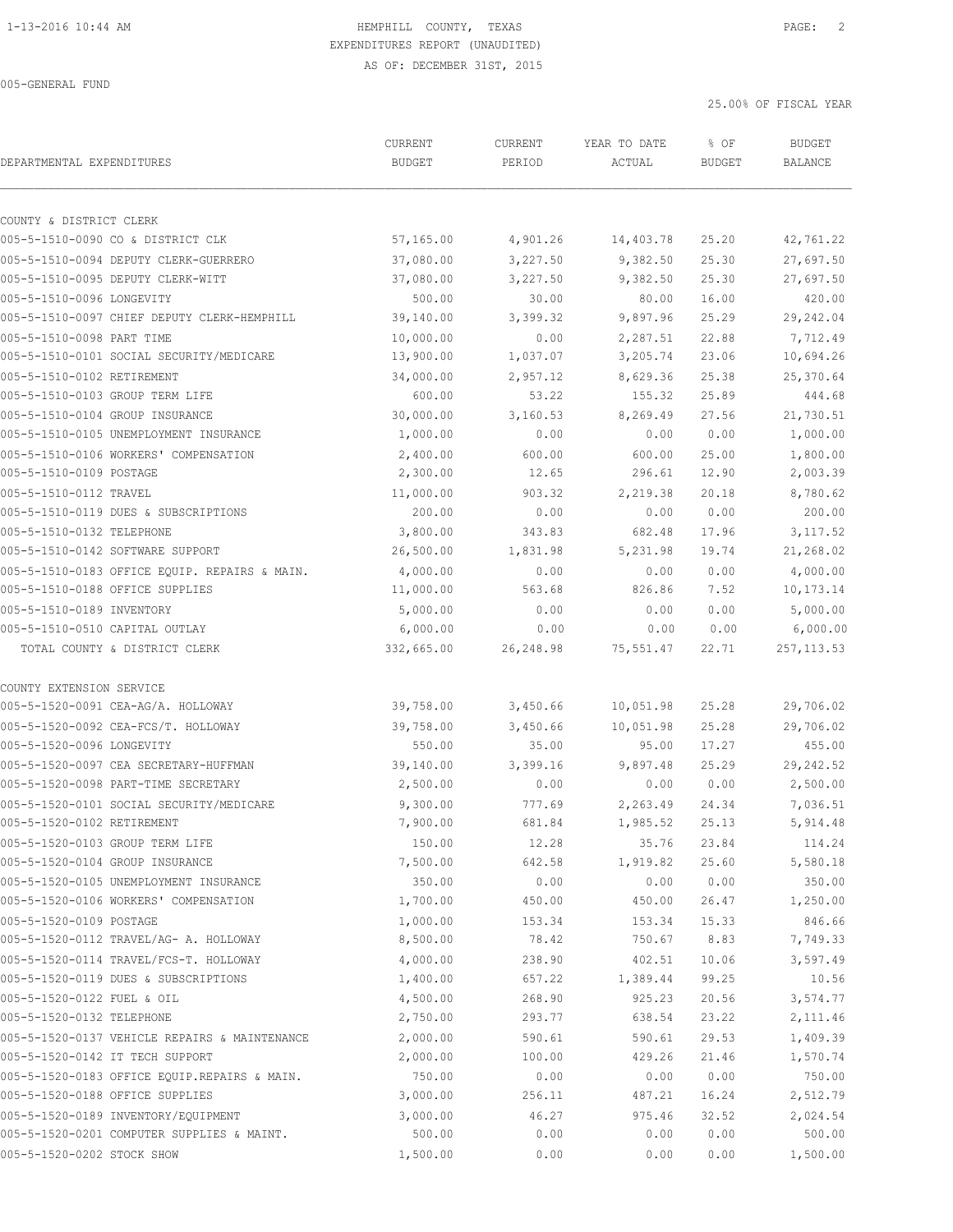005-GENERAL FUND

|                                | CURRENT                                     | <b>CURRENT</b> | YEAR TO DATE | % OF       | <b>BUDGET</b> |            |
|--------------------------------|---------------------------------------------|----------------|--------------|------------|---------------|------------|
| DEPARTMENTAL EXPENDITURES      |                                             | <b>BUDGET</b>  | PERIOD       | ACTUAL     | <b>BUDGET</b> | BALANCE    |
| 005-5-1520-0203 4-H FUND       |                                             | 1,500.00       | 0.00         | 0.00       | 0.00          | 1,500.00   |
|                                | 005-5-1520-0204 TRAVEL-SECRETARY            | 1,000.00       | 0.00         | 25.05      | 2.51          | 974.95     |
|                                | 005-5-1520-0205 4-H FARM UTILITIES & MAINT. | 2,500.00       | 0.00         | 1,124.28   | 44.97         | 1,375.72   |
| 005-5-1520-0510 CAPITAL OUTLAY |                                             | 15,000.00      | 0.00         | 0.00       | 0.00          | 15,000.00  |
|                                | TOTAL COUNTY EXTENSION SERVICE              | 203,506.00     | 15,583.41    | 44,642.63  | 21.94         | 158,863.37 |
| COUNTY TREASURER               |                                             |                |              |            |               |            |
|                                | 005-5-1530-0090 COUNTY TREASURER            | 57,165.00      | 4,901.02     | 14,403.06  | 25.20         | 42,761.94  |
|                                | 005-5-1530-0095 CHIEF DEP TREASURER-REED    | 39,140.00      | 3,399.32     | 9,897.96   | 25.29         | 29,242.04  |
| 005-5-1530-0096 LONGEVITY      |                                             | 850.00         | 70.00        | 210.00     | 24.71         | 640.00     |
|                                | 005-5-1530-0098 DEPUTY TREASURER/PART-TIME  | 2,500.00       | 0.00         | 0.00       | 0.00          | 2,500.00   |
|                                | 005-5-1530-0101 SOCIAL SECURITY/MEDICARE    | 9,300.00       | 620.62       | 1,817.32   | 19.54         | 7,482.68   |
| 005-5-1530-0102 RETIREMENT     |                                             | 20,000.00      | 1,674.06     | 4,902.18   | 24.51         | 15,097.82  |
|                                | 005-5-1530-0103 GROUP TERM LIFE             | 400.00         | 30.12        | 88.20      | 22.05         | 311.80     |
|                                | 005-5-1530-0104 GROUP INSURANCE             | 15,000.00      | 1,285.16     | 3,839.64   | 25.60         | 11,160.36  |
|                                | 005-5-1530-0105 UNEMPLOYMENT INSURANCE      | 300.00         | 0.00         | 0.00       | 0.00          | 300.00     |
|                                | 005-5-1530-0106 WORKERS' COMPENSATION       | 1,500.00       | 300.00       | 300.00     | 20.00         | 1,200.00   |
| 005-5-1530-0109 POSTAGE        |                                             | 2,000.00       | 0.00         | 10.45      | 0.52          | 1,989.55   |
| 005-5-1530-0112 TRAVEL         |                                             | 4,000.00       | 0.00         | 0.00       | 0.00          | 4,000.00   |
|                                | 005-5-1530-0119 DUES & SUBSCRIPTIONS        | 1,100.00       | 3.00         | 3.00       | 0.27          | 1,097.00   |
| 005-5-1530-0132 TELEPHONE      |                                             | 1,800.00       | 140.68       | 285.32     | 15.85         | 1,514.68   |
|                                | 005-5-1530-0140 OFFICE EQUIPMENT REPAIR     | 2,500.00       | 150.00       | 200.00     | 8.00          | 2,300.00   |
|                                | 005-5-1530-0142 MAINTENANCE CONTRACTS       | 17,000.00      | 0.00         | 14,059.38  | 82.70         | 2,940.62   |
|                                | 005-5-1530-0188 OFFICE SUPPLIES             | 3,000.00       | 124.20       | 273.23     | 9.11          | 2,726.77   |
|                                | 005-5-1530-0189 INVENTORY/EQUIPMENT         | 5,000.00       | 0.00         | 217.35     | 4.35          | 4,782.65   |
| TOTAL COUNTY TREASURER         |                                             | 182,555.00     | 12,698.18    | 50,507.09  | 27.67         | 132,047.91 |
| COUNTY TAX COLLECTOR           |                                             |                |              |            |               |            |
|                                | 005-5-1540-0090 COUNTY TAX COLLECTOR        | 57,165.00      | 4,901.26     | 14,403.78  | 25.20         | 42,761.22  |
| 005-5-1540-0094 PART TIME HELP |                                             | 25,000.00      | 3,412.21     | 6,775.96   | 27.10         | 18,224.04  |
|                                | 005-5-1540-0095 CHIEF DEPUTY TAC/JACKSON    | 39,140.00      | 3,399.16     | 9,897.48   | 25.29         | 29, 242.52 |
| 005-5-1540-0096 LONGEVITY      |                                             | 2,600.00       | 200.00       | 600.00     | 23.08         | 2,000.00   |
|                                | 005-5-1540-0097 DEPUTY TAC/BENTLEY          | 37,080.00      | 3,227.50     | 9,382.50   | 25.30         | 27,697.50  |
|                                | 005-5-1540-0098 DEPUTY TAC/THOMPSON         | 37,080.00      | 4,280.10     | 10,435.10  | 28.14         | 26,644.90  |
|                                | 005-5-1540-0101 SOCIAL SECURITY/MEDICARE    | 14,000.00      | 1,425.79     | 3,763.43   | 26.88         | 10,236.57  |
| 005-5-1540-0102 RETIREMENT     |                                             | 38,700.00      | 3,884.06     | 10, 299.01 | 26.61         | 28,400.99  |
|                                | 005-5-1540-0103 GROUP TERM LIFE             | 1,000.00       | 69.91        | 185.38     | 18.54         | 814.62     |
|                                | 005-5-1540-0104 GROUP INSURANCE             | 30,000.00      | 2,570.32     | 7,679.28   | 25.60         | 22,320.72  |
|                                | 005-5-1540-0105 UNEMPLOYMENT INSURANCE      | 1,000.00       | 0.00         | 0.00       | 0.00          | 1,000.00   |
|                                | 005-5-1540-0106 WORKERS' COMPENSATION       | 2,400.00       | 600.00       | 600.00     | 25.00         | 1,800.00   |
| 005-5-1540-0109 POSTAGE        |                                             | 10,000.00      | 1,353.58     | 1,414.57   | 14.15         | 8,585.43   |
| 005-5-1540-0112 TRAVEL         |                                             | 5,000.00       | 758.19       | 940.89     | 18.82         | 4,059.11   |
|                                | 005-5-1540-0119 DUES & SUBSCRIPTIONS        | 2,000.00       | 0.00         | 20.00      | 1.00          | 1,980.00   |
| 005-5-1540-0132 TELEPHONE      |                                             | 4,000.00       | 288.28       | 562.01     | 14.05         | 3,437.99   |
|                                | 005-5-1540-0134 BONDS & INSURANCE           | 400.00         | 0.00         | 0.00       | 0.00          | 400.00     |
|                                | 005-5-1540-0138 DATA PROCESSING             | 45,000.00      | 0.00         | 0.00       | 0.00          | 45,000.00  |
|                                | 005-5-1540-0142 MAINTENANCE CONTRACTS       | 2,700.00       | 0.00         | 100.00     | 3.70          | 2,600.00   |
| 005-5-1540-0148 ADVERTISING    |                                             | 1,500.00       | 0.00         | 0.00       | 0.00          | 1,500.00   |
| 005-5-1540-0150 JUDGEMENTS     |                                             | 500.00         | 0.00         | 0.00       | 0.00          | 500.00     |
|                                | 005-5-1540-0181 CITATIONS & SUBPOENAS       | 1,500.00       | 0.00         | 0.00       | 0.00          | 1,500.00   |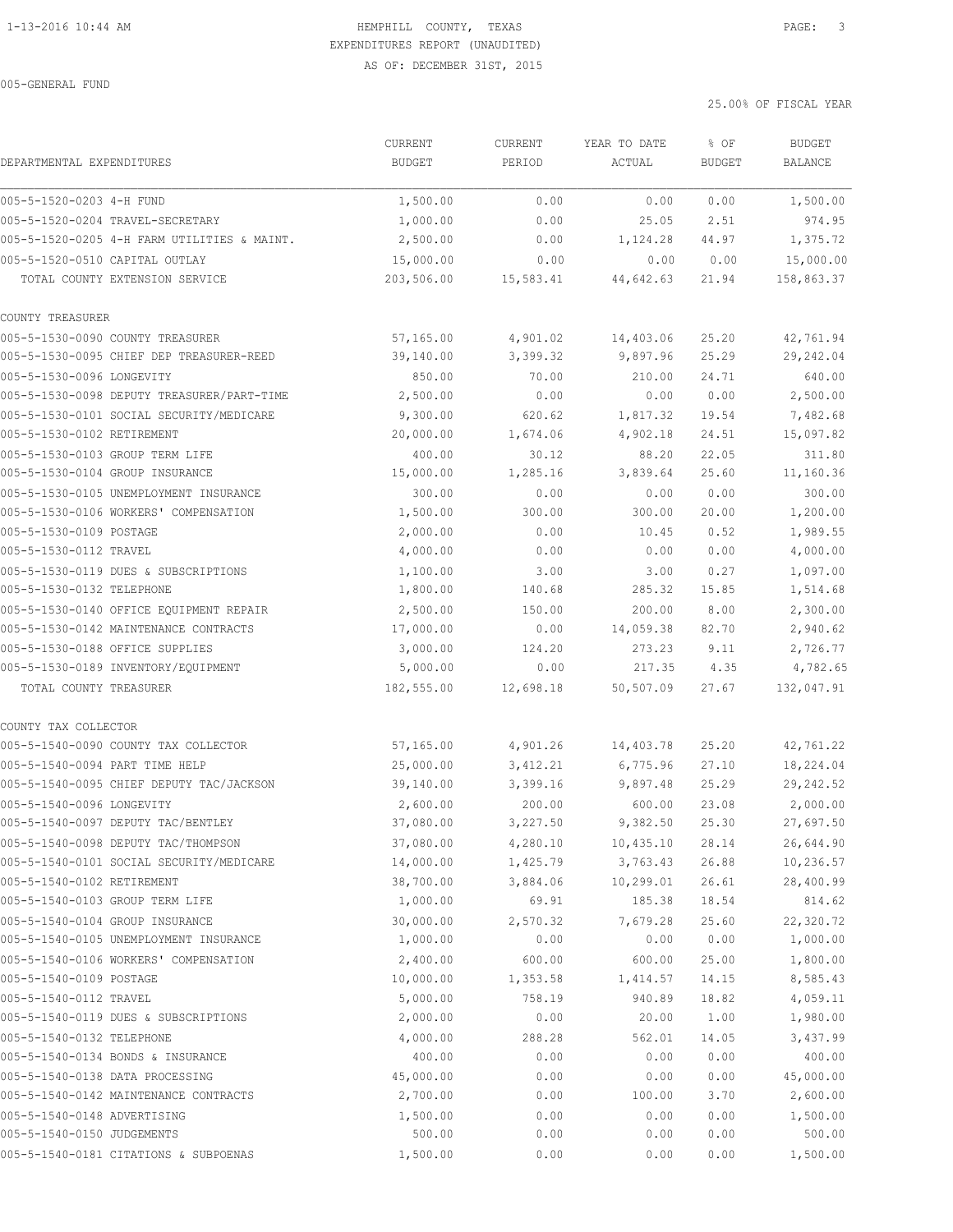|                                                                                         | CURRENT                | <b>CURRENT</b>       | YEAR TO DATE          | % OF           | <b>BUDGET</b>          |
|-----------------------------------------------------------------------------------------|------------------------|----------------------|-----------------------|----------------|------------------------|
| DEPARTMENTAL EXPENDITURES                                                               | <b>BUDGET</b>          | PERIOD               | ACTUAL                | <b>BUDGET</b>  | <b>BALANCE</b>         |
| 005-5-1540-0188 OFFICE SUPPLIES                                                         | 9,000.00               | 21.60                | 1,719.54              | 19.11          | 7,280.46               |
| 005-5-1540-0189 INVENTORY/EQUIPMENT                                                     | 5,000.00               | 0.00                 | 0.00                  | 0.00           | 5,000.00               |
| 005-5-1540-0510 CAPITAL OUTLAY                                                          | 7,000.00               | 0.00                 | 0.00                  | 0.00           | 7,000.00               |
| TOTAL COUNTY TAX COLLECTOR                                                              | 378,765.00             | 30,391.96            | 78,778.93             | 20.80          | 299,986.07             |
| JURY & ELECTION                                                                         |                        |                      |                       |                |                        |
| 005-5-2400-0106 WORKERS' COMPENSATION                                                   | 2,800.00               | 5.58                 | 5.58                  | 0.20           | 2,794.42               |
| 005-5-2400-0114 COUNTY COURT EXPENSES                                                   | 3,000.00               | 0.00                 | 0.00                  | 0.00           | 3,000.00               |
| 005-5-2400-0115 CO.CRT. CONT LAB-REPORTER                                               | 4,000.00               | 0.00                 | 0.00                  | 0.00           | 4,000.00               |
| 005-5-2400-0116 CO.CRT.CONT LAB-CRT APP ATTNY                                           | 8,000.00               | 500.00               | 500.00                | 6.25           | 7,500.00               |
| 005-5-2400-0117 ELECTION EXPENSES                                                       | $41,000.00$ (          | 1,039.05)            | 6,557.25              | 15.99          | 34,442.75              |
| 005-5-2400-0118 ELECTION JUDGES                                                         | 6,000.00               | 0.00                 | 1,759.40              | 29.32          | 4,240.60               |
| 005-5-2400-0124 CONTRACT LABOR - CRT INTERPRET                                          | 2,500.00               | 0.00                 | 360.00                | 14.40          | 2,140.00               |
| 005-5-2400-0131 OTHER EXPENSE                                                           | 500.00                 | 0.00                 | 0.00                  | 0.00           | 500.00                 |
| 005-5-2400-0150 GRAND JURORS                                                            | 3,000.00               | $0.00$ (             | 80.00                 | $2.67-$        | 3,080.00               |
| 005-5-2400-0151 PETIT JURORS                                                            | $3,500.00$ (           | 620.00               | 440.00                | 12.57          | 3,060.00               |
| 005-5-2400-0152 JUSTICE COURT JURORS                                                    | 600.00                 | 0.00                 | 0.00                  | 0.00           | 600.00                 |
| 005-5-2400-0196 CHILD PROT SER CRT APP ATTY                                             | 6,000.00               | 0.00                 | 2,972.00              | 49.53          | 3,028.00               |
| 005-5-2400-0197 CHILD PROT SER CRT REPORTER                                             | 2,000.00               | 262.50               | 462.50                | 23.13          | 1,537.50               |
| TOTAL JURY & ELECTION                                                                   | $82,900.00$ (          | 890.97)              | 12,976.73             | 15.65          | 69,923.27              |
| DISTRICT COURT                                                                          |                        |                      |                       |                |                        |
| 005-5-2410-0090 JUDGE-EMMERT                                                            | 1,850.00               | 154.17               | 462.51                | 25.00          | 1,387.49               |
| 005-5-2410-0095 COURT BAILIFF-HOLLAND                                                   | 11,500.00              | 949.84               | 2,849.52              | 24.78          | 8,650.48               |
| 005-5-2410-0096 LONGEVITY SPECIAL                                                       | 550.00                 | 41.16                | 123.48                | 22.45          | 426.52                 |
| 005-5-2410-0097 COURT REPORTER-MCCLENDON                                                | 15,500.00              | 1,225.68             | 3,677.04              | 23.72          | 11,822.96              |
| 005-5-2410-0098 COURT ADMINISTRATOR-BURCH                                               | 8,354.00               | 696.16               | 2,088.48              | 25.00          | 6, 265.52              |
| 005-5-2410-0101 SOCIAL SECURITY/MEDICARE                                                | 3,000.00               | 234.68               | 704.04                | 23.47          | 2,295.96               |
| 005-5-2410-0102 RETIREMENT                                                              | 7,600.00               | 613.39               | 1,840.17              | 24.21          | 5,759.83               |
| 005-5-2410-0103 GROUP TERM LIFE                                                         | 150.00                 | 11.04                | 33.12                 | 22.08          | 116.88                 |
| 005-5-2410-0104 GROUP INSURANCE                                                         | 7,000.00               | 0.00                 | 1,620.00              | 23.14          | 5,380.00               |
| 005-5-2410-0105 UNEMPLOYMENT INSURANCE                                                  | 200.00                 | 0.00                 | 0.00                  | 0.00           | 200.00                 |
| 005-5-2410-0106 WORKERS' COMPENSATION                                                   | 2,400.00               | 600.00               | 600.00                | 25.00          | 1,800.00               |
| 005-5-2410-0116 DIST CRT-CONT LAB-CRT APP ATTN                                          | 25,000.00              | 0.00                 | 800.00                | 3.20           | 24,200.00              |
| 005-5-2410-0124 CONTRACT LABOR                                                          | 4,000.00               | 0.00                 | 0.00                  | 0.00           | 4,000.00               |
| 005-5-2410-0154 JUDICIAL DISTRICT ASSESSMENT                                            | 500.00                 | 0.00                 | 0.00                  | 0.00           | 500.00                 |
| 005-5-2410-0155 BUDGET REIMBURSEMENT                                                    | 8,000.00               | 0.00                 | 0.00                  | 0.00           | 8,000.00               |
| 005-5-2410-0219 STATEMENT OF FACTS<br>TOTAL DISTRICT COURT                              | 8,000.00<br>103,604.00 | 0.00<br>4,526.12     | 0.00<br>14,798.36     | 0.00<br>14.28  | 8,000.00<br>88,805.64  |
|                                                                                         |                        |                      |                       |                |                        |
| COUNTY JUDGE                                                                            |                        |                      |                       |                |                        |
| 005-5-2500-0082 OVERTIME<br>005-5-2500-0090 JUDGE SALARY                                | 3,000.00               | 0.00                 | 0.00                  | 0.00           | 3,000.00               |
|                                                                                         | 59,534.00              | 5,098.66             | 14,995.98             | 25.19          | 44,538.02              |
| 005-5-2500-0091 JUVENILE CRT JUDGE (1)<br>005-5-2500-0092 STATE/CO JUDGE SAL SUPPLEMENT | 3,081.00               | 256.76               | 770.28<br>6,300.00    | 25.00          | 2,310.72<br>18,900.00  |
|                                                                                         | 25,200.00              | 2,100.00             |                       | 25.00          |                        |
| 005-5-2500-0094 JANITOR/LONGORIA<br>005-5-2500-0095 JANITOR/JOHNSON                     | 38,000.00<br>41,200.00 | 3,304.16<br>3,570.84 | 9,612.48<br>10,412.52 | 25.30<br>25.27 | 28,387.52<br>30,787.48 |
| 005-5-2500-0096 LONGEVITY                                                               | 2,000.00               |                      |                       | 23.75          | 1,525.00               |
| 005-5-2500-0097 ADMINSTRATIVE ASST/BRUNSON                                              | 39,140.00              | 160.00<br>3,399.16   | 475.00<br>9,897.48    | 25.29          | 29, 242.52             |
| 005-5-2500-0098 PART-TIME SECRETARY                                                     | 2,800.00               | 443.75               | 975.00                | 34.82          | 1,825.00               |
|                                                                                         |                        |                      |                       |                |                        |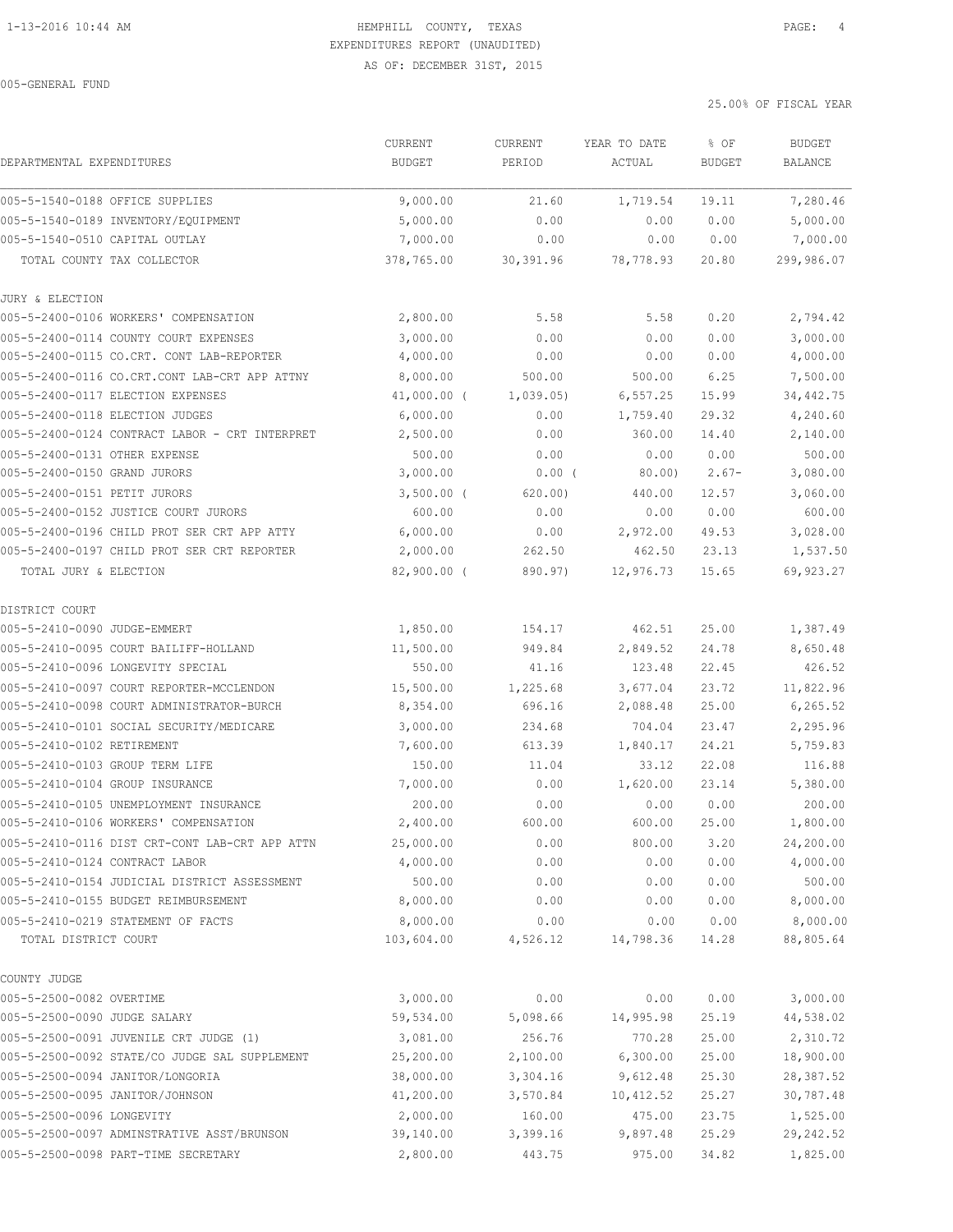| DEPARTMENTAL EXPENDITURES                     | CURRENT<br><b>BUDGET</b> | CURRENT<br>PERIOD | YEAR TO DATE<br>ACTUAL | % OF<br><b>BUDGET</b> | <b>BUDGET</b><br>BALANCE |
|-----------------------------------------------|--------------------------|-------------------|------------------------|-----------------------|--------------------------|
|                                               |                          |                   |                        |                       |                          |
| 005-5-2500-0101 SOCIAL SECURITY/MEDICARE      | 16,500.00                | 1,365.26          | 3,976.98               | 24.10                 | 12,523.02                |
| 005-5-2500-0102 RETIREMENT                    | 43,000.00                | 3,583.92          | 10,612.01              | 24.68                 | 32,387.99                |
| 005-5-2500-0103 GROUP TERM LIFE               | 600.00                   | 64.50             | 190.99                 | 31.83                 | 409.01                   |
| 005-5-2500-0104 GROUP INSURANCE               | 22,500.00                | 1,926.32          | 5,755.20               | 25.58                 | 16,744.80                |
| 005-5-2500-0105 UNEMPLOYMENT INSURANCE        | 300.00                   | 0.00              | 0.00                   | 0.00                  | 300.00                   |
| 005-5-2500-0106 WORKERS' COMPENSATION         | 2,300.00                 | 600.00            | 600.00                 | 26.09                 | 1,700.00                 |
| 005-5-2500-0109 POSTAGE                       | 600.00                   | 9.29              | 55.56                  | 9.26                  | 544.44                   |
| 005-5-2500-0112 TRAVEL                        | 6,500.00                 | 480.23            | 568.67                 | 8.75                  | 5,931.33                 |
| 005-5-2500-0119 DUES & SUBSCRIPTIONS          | 5,000.00                 | 100.00            | 515.10                 | 10.30                 | 4,484.90                 |
| 005-5-2500-0122 FUEL & OIL                    | 200.00                   | 0.00              | 0.00                   | 0.00                  | 200.00                   |
| 005-5-2500-0130 COMMUNICATION REPAIRS         | 500.00                   | 0.00              | 0.00                   | 0.00                  | 500.00                   |
| 005-5-2500-0132 TELEPHONE                     | 3,000.00                 | 270.21            | 560.96                 | 18.70                 | 2,439.04                 |
| 005-5-2500-0139 TRAINING SEMINARS             | 2,500.00                 | 0.00              | 0.00                   | 0.00                  | 2,500.00                 |
| 005-5-2500-0148 ADVERTISING                   | 5,000.00                 | 427.78            | 538.37                 | 10.77                 | 4,461.63                 |
| 005-5-2500-0183 OFFICE EQUIP-R&M              | 1,000.00                 | 0.00              | 0.00                   | 0.00                  | 1,000.00                 |
| 005-5-2500-0188 OFFICE SUPPLIES               | 3,000.00                 | 70.84             | 637.92                 | 21.26                 | 2,362.08                 |
| 005-5-2500-0189 INVENTORY/EQUIPMENT           | 5,000.00                 | 0.00              | 0.00                   | 0.00                  | 5,000.00                 |
| TOTAL COUNTY JUDGE                            | 331,455.00               | 27, 231.68        | 77,450.50              | 23.37                 | 254,004.50               |
| JUVENILE PROBATION                            |                          |                   |                        |                       |                          |
| 005-5-2510-0090 STATE/CHIEF JUV PRO OFFICER   | 61,480.00                | 5,260.84          | 15,482.52              | 25.18                 | 45,997.48                |
| 005-5-2510-0096 JPO/LONGEVITY                 | 480.00                   | 40.00             | 120.00                 | 25.00                 | 360.00                   |
| 005-5-2510-0101 JPO SOCIAL SEC/MEDICARE       | 4,770.00                 | 407.82            | 1,200.50               | 25.17                 | 3,569.50                 |
| 005-5-2510-0102 JPO RETIREMENT                | 12,500.00                | 1,066.16          | 3,138.48               | 25.11                 | 9,361.52                 |
| 005-5-2510-0103 JPO GROUP TERM LIFE           | 230.00                   | 19.20             | 56.52                  | 24.57                 | 173.48                   |
| 005-5-2510-0104 JPO GROUP INSURANCE           | 7,500.00                 | 642.58            | 1,919.82               | 25.60                 | 5,580.18                 |
| 005-5-2510-0105 JPO/UNEMPLOYMENT              | 100.00                   | 0.00              | 0.00                   | 0.00                  | 100.00                   |
| 005-5-2510-0106 JPO/WORKERS' COMP             | 580.00                   | 0.00              | 0.00                   | 0.00                  | 580.00                   |
| 005-5-2510-0132 JUVENILE PROBATION CELL PHONE | 360.00                   | 30.00             | 90.00                  | 25.00                 | 270.00                   |
| TOTAL JUVENILE PROBATION                      | 88,000.00                | 7,466.60          | 22,007.84              | 25.01                 | 65,992.16                |
| LOCAL JUVENILE PROBATION                      |                          |                   |                        |                       |                          |
| 005-5-2520-0090 31ST DISTRICT JUV PRO OFFICER | 51,940.00                | 4,465.84          | 13,097.52              | 25.22                 | 38,842.48                |
| 005-5-2520-0091 JPO FISCAL AGENTS             | 0.00                     | 0.00              | 0.00                   | 0.00                  | 0.00                     |
| 005-5-2520-0096 JPO LOCAL/LONGEVITY           | 250.00                   | 20.00             | 60.00                  | 24.00                 | 190.00                   |
| 005-5-2520-0101 LOCAL JPO SS/MEDICARE         | 4,050.00                 | 345.46            | 1,013.42               | 25.02                 | 3,036.58                 |
| 005-5-2520-0102 LOCAL JPO RETIREMENT          | 10,520.00                | 903.16            | 2,649.48               | 25.19                 | 7,870.52                 |
| 005-5-2520-0103 LOCAL JPO GROUP TERM LIFE     | 200.00                   | 16.26             | 47.70                  | 23.85                 | 152.30                   |
| 005-5-2520-0104 LOCAL JPO GROUP INSURANCE     | 7,500.00                 | 642.58            | 1,919.82               | 25.60                 | 5,580.18                 |
| 005-5-2520-0105 JPO LOCAL/UNEMPLOYMENT        | 100.00                   | 0.00              | 0.00                   | 0.00                  | 100.00                   |
| 005-5-2520-0106 JPO LOCAL/WORKERS' COMP       | 580.00                   | 0.00              | 0.00                   | 0.00                  | 580.00                   |
| 005-5-2520-0132 LOCAL JPO CELL PHONE          | 360.00                   | 30.00             | 90.00                  | 25.00                 | 270.00                   |
| TOTAL LOCAL JUVENILE PROBATION                | 75,500.00                | 6,423.30          | 18,877.94              | 25.00                 | 56,622.06                |
| COUNTY ATTORNEY                               |                          |                   |                        |                       |                          |
| 005-5-2550-0090 COUNTY ATTORNEY               | 57,165.00                | 4,901.26          | 14,403.78              | 25.20                 | 42,761.22                |
| 005-5-2550-0091 CO ATTNY ST SALARY SUPPLEMENT | 23,333.00                | 1,944.42          | 5,833.26               | 25.00                 | 17,499.74                |
| 005-5-2550-0095 LEGAL ASST/GANDARA            | 39,140.00                | 2,533.78          | 8,645.97               | 22.09                 | 30,494.03                |
| 005-5-2550-0096 LONGEVITY                     | 490.00                   | 40.00             | 120.00                 | 24.49                 | 370.00                   |
| 005-5-2550-0101 SOCIAL SECURITY/MEDICARE      | 9,200.00                 | 709.68            | 2,185.98               | 23.76                 | 7,014.02                 |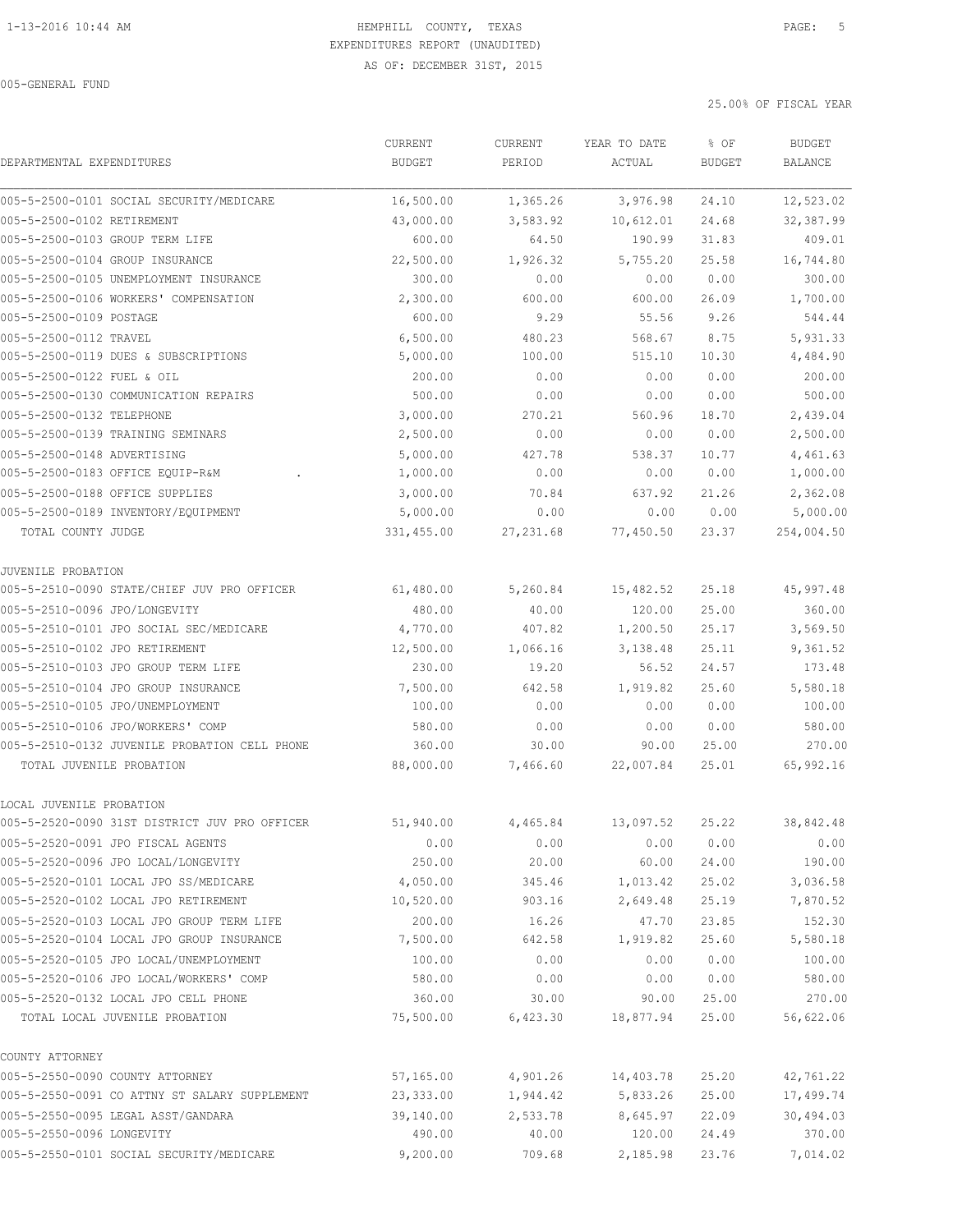|                                |                                          | CURRENT       | CURRENT   | YEAR TO DATE | % OF          | <b>BUDGET</b> |
|--------------------------------|------------------------------------------|---------------|-----------|--------------|---------------|---------------|
| DEPARTMENTAL EXPENDITURES      |                                          | <b>BUDGET</b> | PERIOD    | ACTUAL       | <b>BUDGET</b> | BALANCE       |
| 005-5-2550-0102 RETIREMENT     |                                          | 24,100.00     | 1,883.90  | 5,800.63     | 24.07         | 18,299.37     |
|                                | 005-5-2550-0103 GROUP TERM LIFE          | 420.00        | 33.91     | 104.40       | 24.86         | 315.60        |
|                                | 005-5-2550-0104 GROUP INSURANCE          | 15,000.00     | 1,283.14  | 3,833.58     | 25.56         | 11,166.42     |
|                                | 005-5-2550-0105 UNEMPLOYMENT INSURANCE   | 200.00        | 0.00      | 0.00         | 0.00          | 200.00        |
|                                | 005-5-2550-0106 WORKERS' COMPENSATION    | 1,500.00      | 450.00    | 450.00       | 30.00         | 1,050.00      |
| 005-5-2550-0109 POSTAGE        |                                          | 400.00        | 0.00      | 10.43        | 2.61          | 389.57        |
|                                | 005-5-2550-0112 TRAVEL/EDUCATION         | $3,500.00$ (  | 470.00)   | 317.04       | 9.06          | 3,182.96      |
|                                | 005-5-2550-0119 DUES & SUBSCRIPTIONS     | 300.00        | 75.00     | 75.00        | 25.00         | 225.00        |
| 005-5-2550-0132 TELEPHONE      |                                          | 1,500.00      | 131.78    | 266.77       | 17.78         | 1,233.23      |
|                                | 005-5-2550-0140 OFFICE EQUIPMENT REPAIRS | 750.00        | 0.00      | 0.00         | 0.00          | 750.00        |
|                                | 005-5-2550-0142 SOFTWARE SUPPORT         | 3,600.00      | 297.00    | 891.00       | 24.75         | 2,709.00      |
| 005-5-2550-0168 C/ATTY LAW LIB |                                          | 1,000.00      | 0.00      | 0.00         | 0.00          | 1,000.00      |
|                                | 005-5-2550-0188 OFFICE SUPPLIES          | 1,750.00      | 249.50    | 451.25       | 25.79         | 1,298.75      |
|                                | 005-5-2550-0189 INVENTORY/EQUIPMENT      | 2,000.00      | 0.00      | 0.00         | 0.00          | 2,000.00      |
| TOTAL COUNTY ATTORNEY          |                                          | 185,348.00    | 14,063.37 | 43,389.09    | 23.41         | 141,958.91    |
| COUNTY JUSTICE OF PEACE        |                                          |               |           |              |               |               |
|                                | 005-5-2560-0090 JUSTICE OF THE PEACE     | 57,165.00     | 4,901.26  | 14,403.78    | 25.20         | 42,761.22     |
| 005-5-2560-0096 LONGEVITY      |                                          | 500.00        | 30.00     | 90.00        | 18.00         | 410.00        |
|                                | 005-5-2560-0097 JP SECRETARY-NAVARRO     | 39,140.00     | 3,399.16  | 6, 204.99    | 15.85         | 32,935.01     |
| 005-5-2560-0098 PART-TIME      |                                          | 4,000.00      | 0.00      | 2,121.88     | 53.05         | 1,878.12      |
|                                | 005-5-2560-0101 SOCIAL SECURITY/MEDICARE | 7,700.00      | 630.40    | 1,725.96     | 22.42         | 5,974.04      |
| 005-5-2560-0102 RETIREMENT     |                                          | 19,500.00     | 1,666.10  | 4,139.79     | 21.23         | 15,360.21     |
|                                | 005-5-2560-0103 GROUP TERM LIFE          | 400.00        | 29.98     | 74.49        | 18.62         | 325.51        |
|                                | 005-5-2560-0104 GROUP INSURANCE          | 7,500.00      | 644.61    | 1,925.91     | 25.68         | 5,574.09      |
|                                | 005-5-2560-0105 UNEMPLOYMENT INSURANCE   | 100.00        | 0.00      | 0.00         | 0.00          | 100.00        |
|                                | 005-5-2560-0106 WORKERS' COMPENSATION    | 1,200.00      | 300.00    | 300.00       | 25.00         | 900.00        |
| 005-5-2560-0109 POSTAGE        |                                          | 650.00        | 0.00      | 42.59        | 6.55          | 607.41        |
| 005-5-2560-0112 TRAVEL         |                                          | 3,000.00      | 0.00      | 0.00         | 0.00          | 3,000.00      |
|                                | 005-5-2560-0119 DUES & SUBSCRIPTIONS     | 1,000.00      | 0.00      | 311.50       | 31.15         | 688.50        |
| 005-5-2560-0131 OTHER EXPENSE  |                                          | 500.00        | 0.00      | 0.00         | 0.00          | 500.00        |
| 005-5-2560-0132 TELEPHONE      |                                          | 1,500.00      | 135.31    | 264.62       | 17.64         | 1,235.38      |
| 005-5-2560-0140 SOFTWARE       |                                          | 3,600.00      | 0.00      | 0.00         | 0.00          | 3,600.00      |
|                                | 005-5-2560-0188 OFFICE SUPPLIES          | 2,000.00      | 0.00      | 293.02       | 14.65         | 1,706.98      |
|                                | TOTAL COUNTY JUSTICE OF PEACE            | 149,455.00    | 11,736.82 | 31,898.53    | 21.34         | 117,556.47    |
| CANADIAN FIRE DEPT             |                                          |               |           |              |               |               |
|                                | 005-5-3019-0119 DUES & SUBSCRIPTIONS     | 1,500.00      | 0.00      | 0.00         | 0.00          | 1,500.00      |
| 005-5-3019-0122 FUEL & OIL     |                                          | 10,000.00     | 0.00      | 2,086.08     | 20.86         | 7,913.92      |
| 005-5-3019-0124 CONTRACT LABOR |                                          | 10,000.00     | 925.00    | 1,375.96     | 13.76         | 8,624.04      |
| 005-5-3019-0125 TIRES & TUBES  |                                          | 7,000.00      | 0.00      | 0.00         | 0.00          | 7,000.00      |
| 005-5-3019-0128 SUPPLIES       |                                          | 10,000.00     | 60.53     | 411.71       | 4.12          | 9,588.29      |
|                                | 005-5-3019-0130 COMMUNICATION REPAIRS    | 6,000.00      | 310.00    | 537.20       | 8.95          | 5,462.80      |
| 005-5-3019-0137 VEHICLE R&M    |                                          | 15,000.00     | 7,997.38  | 8,135.88     | 54.24         | 6,864.12      |
|                                | 005-5-3019-0139 TRAINING SEMINARS        | 7,000.00      | 0.00      | 4,331.75     | 61.88         | 2,668.25      |
|                                | 005-5-3019-0141 UNIFORMS & CLOTHING      | 7,000.00      | 0.00      | 0.00         | 0.00          | 7,000.00      |
| 005-5-3019-0185 BUILDING R&M   |                                          | 5,000.00      | 0.00      | 387.48       | 7.75          | 4,612.52      |
| 005-5-3019-0187 PENSION FUND   |                                          | 21,000.00     | 0.00      | 4,012.52     | 19.11         | 16,987.48     |
| 005-5-3019-0189 INVENTORY      |                                          | 20,000.00     | 0.00      | 0.00         | 0.00          | 20,000.00     |
| 005-5-3019-0510 CAPITAL OUTLAY |                                          | 35,000.00     | 0.00      | 0.00         | 0.00          | 35,000.00     |
| TOTAL CANADIAN FIRE DEPT       |                                          | 154,500.00    | 9,292.91  | 21,278.58    | 13.77         | 133, 221.42   |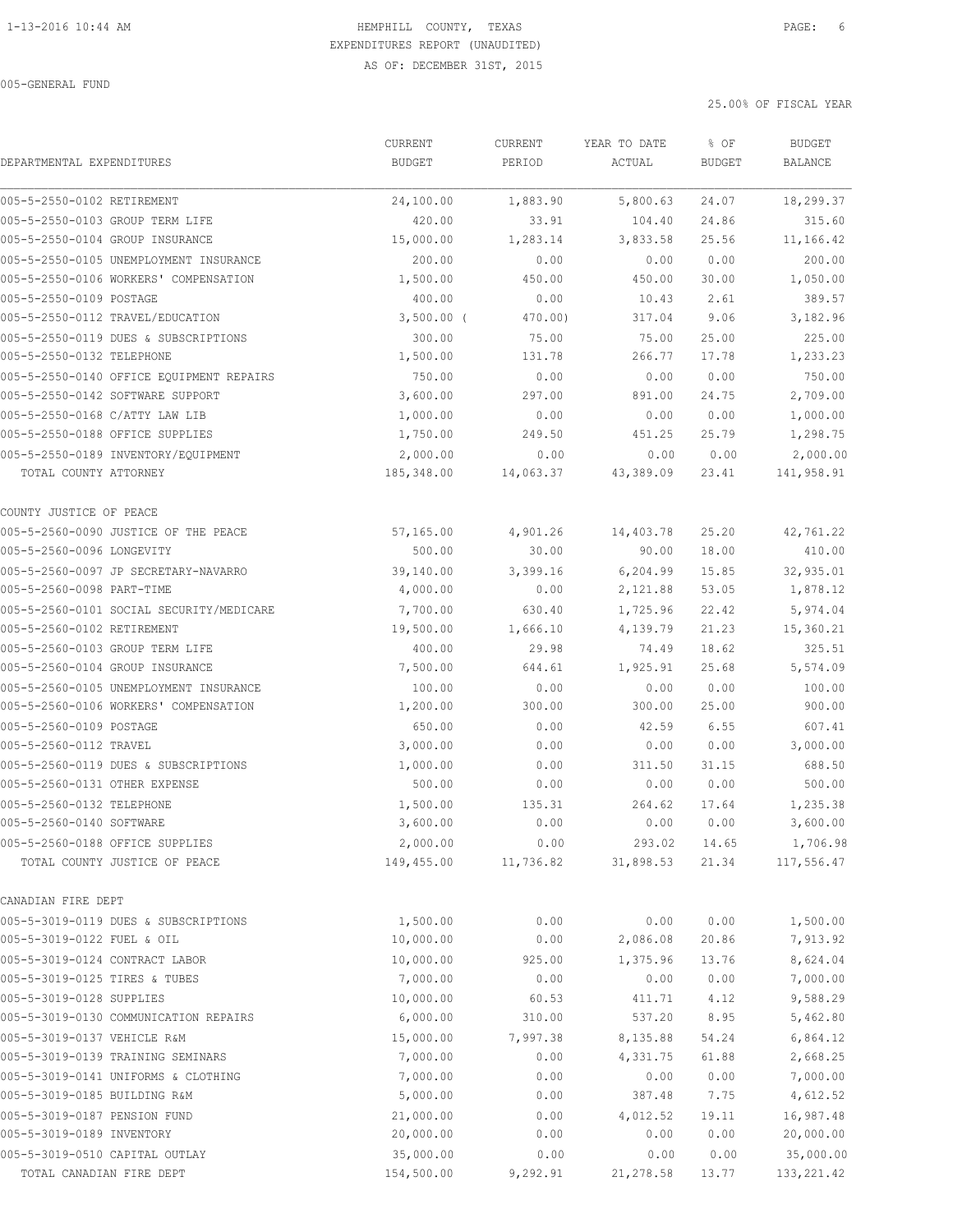| DEPARTMENTAL EXPENDITURES                      | CURRENT<br><b>BUDGET</b> | CURRENT<br>PERIOD | YEAR TO DATE<br>ACTUAL | % OF<br><b>BUDGET</b> | <b>BUDGET</b><br><b>BALANCE</b> |
|------------------------------------------------|--------------------------|-------------------|------------------------|-----------------------|---------------------------------|
|                                                |                          |                   |                        |                       |                                 |
| LAW ENFORCEMENT                                |                          |                   |                        |                       |                                 |
| 005-5-3500-0080 SHERIFF-PEARSON                | 64,000.00                | 5,700.68          | 16,802.12              | 26.25                 | 47,197.88                       |
| 005-5-3500-0081 CHIEF DEPUTY-RAMOS             | 54,590.00                | 4,916.66          | 14,449.98              | 26.47                 | 40,140.02                       |
| 005-5-3500-0082 OVERTIME                       | 12,000.00                | 202.47            | 608.26                 | 5.07                  | 11,391.74                       |
| 005-5-3500-0083 CERTIFICATE PAY                | 24,000.00                | 900.00            | 2,700.00               | 11.25                 | 21,300.00                       |
| 005-5-3500-0084 OVERTIME FOREST SERVICE CONTRA | 3,500.00                 | $0.00$ (          | 353.32)                | $10.09 -$             | 3,853.32                        |
| 005-5-3500-0086 708-EGGLESTON                  | 49,440.00                | 4,257.50          | 12,472.50              | 25.23                 | 36,967.50                       |
| 005-5-3500-0087 704-HEMPHILL E.                | 49,440.00                | 4,257.50          | 12,472.50              | 25.23                 | 36,967.50                       |
| 005-5-3500-0088 705-VOORHEES                   | 49,440.00                | 4,257.50          | 12,472.50              | 25.23                 | 36,967.50                       |
| 005-5-3500-0089 706-BRANSON                    | 49,440.00                | 4,257.50          | 12,472.50              | 25.23                 | 36,967.50                       |
| 005-5-3500-0090 707-MOORE                      | 49,440.00                | 4,457.50          | 13,072.50              | 26.44                 | 36, 367.50                      |
| 005-5-3500-0091 703-JORDAN                     | 49,440.00                | 4,257.50          | 12,472.50              | 25.23                 | 36,967.50                       |
| 005-5-3500-0092 709-DeHERRERA                  | 49,440.00                | 4,257.50          | 12,472.50              | 25.23                 | 36,967.50                       |
| 005-5-3500-0093 711-DUNN                       | 49,440.00                | 4,257.50          | 12,472.50              | 25.23                 | 36,967.50                       |
| 005-5-3500-0096 LONGEVITY                      | 6,000.00                 | 430.00            | 1,285.00               | 21.42                 | 4,715.00                        |
| 005-5-3500-0097 SECRETARY- DIAL                | 40,479.00                | 3,510.76          | 10,232.28              | 25.28                 | 30,246.72                       |
| 005-5-3500-0098 PART TIME HELP                 | 4,500.00                 | 37.50             | 737.50                 | 16.39                 | 3,762.50                        |
| 005-5-3500-0101 SOCIAL SECURITY/MEDICARE       | 46,500.00                | 3,770.85          | 11,066.41              | 23.80                 | 35,433.59                       |
| 005-5-3500-0102 RETIREMENT                     | 120,000.00               | 10,032.13         | 29,364.91              | 24.47                 | 90,635.09                       |
| 005-5-3500-0103 GROUP TERM LIFE                | 2,500.00                 | 180.58            | 528.59                 | 21.14                 | 1,971.41                        |
| 005-5-3500-0104 GROUP INSURANCE                | 82,500.00                | 7,068.38          | 21, 118.02             | 25.60                 | 61,381.98                       |
| 005-5-3500-0105 UNEMPLOYMENT INSURANCE         | 2,000.00                 | 0.00              | 0.00                   | 0.00                  | 2,000.00                        |
| 005-5-3500-0106 WORKERS' COMPENSATION          | 7,000.00                 | 2,975.31          | 2,975.31               | 42.50                 | 4,024.69                        |
| 005-5-3500-0109 POSTAGE                        | 1,000.00                 | 42.98             | 67.97                  | 6.80                  | 932.03                          |
| 005-5-3500-0112 TRAVEL & EDUCATION             | 15,000.00                | 1,929.97          | 3, 215.18              | 21.43                 | 11,784.82                       |
| 005-5-3500-0119 DUES & SUBSCRIPTIONS           | 1,100.00                 | 0.00              | 0.00                   | 0.00                  | 1,100.00                        |
| 005-5-3500-0122 FUEL & OIL                     | 60,000.00                | 3,062.01          | 6, 353.05              | 10.59                 | 53,646.95                       |
| 005-5-3500-0130 COMMUNICATION EXPENSES         | 3,000.00                 | 793.39            | 855.97                 | 28.53                 | 2,144.03                        |
| 005-5-3500-0131 OTHER EXPENSE                  | 4,000.00                 | 122.91            | 362.55                 | 9.06                  | 3,637.45                        |
| 005-5-3500-0132 TELEPHONE                      | 15,000.00                | 1,129.13          | 2,615.99               | 17.44                 | 12,384.01                       |
| 005-5-3500-0137 VEHICLE REPAIRS & MAIN.        | 12,000.00                | 1,156.68          | 1,438.13               | 11.98                 | 10,561.87                       |
| 005-5-3500-0141 UNIFORMS                       | 3,500.00 (               | $3,963.75$ ) (    | 177.92) 5.08-          |                       | 3,677.92                        |
| 005-5-3500-0142 MAINTENANCE CONTRACTS          | 35,000.00                | 1,982.00          | 7,346.00               | 20.99                 | 27,654.00                       |
| 005-5-3500-0143 JANITORIAL SUPPLIES            | 750.00                   | 0.00              | 0.00                   | 0.00                  | 750.00                          |
| 005-5-3500-0160 D.A.R.E. PROGRAM               | 7,500.00                 | 0.00              | 0.00                   | 0.00                  | 7,500.00                        |
| 005-5-3500-0165 COMMUNITY SERVICE PROJECTS     | 2,000.00                 | 0.00              | 0.00                   | 0.00                  | 2,000.00                        |
| 005-5-3500-0183 REPAIRS-MAINTENANCE            | 4,000.00                 | 0.00              | 344.88                 | 8.62                  | 3,655.12                        |
| 005-5-3500-0188 OFFICE SUPPLIES                | 4,000.00                 | 16.23             | 16.23                  | 0.41                  | 3,983.77                        |
| 005-5-3500-0189 INVENTORY/EQUIPMENT            | 25,000.00                | 3,017.07          | 4,011.92               | 16.05                 | 20,988.08                       |
| 005-5-3500-0510 CAPITAL OUTLAY                 | 80,000.00                | 0.00              | 0.00                   | 0.00                  | 80,000.00                       |
| TOTAL LAW ENFORCEMENT                          | 1,137,939.00             | 83,273.94         | 238,345.01             | 20.95                 | 899,593.99                      |
| LAW/JAIL OPERATIONS                            |                          |                   |                        |                       |                                 |
| 005-5-3600-0082 OVERTIME PAY                   | 3,000.00                 | 0.00              | 43.75                  | 1.46                  | 2,956.25                        |
| 005-5-3600-0083 CERTIFICATE PAY                | 6,000.00                 | 400.00            | 1,200.00               | 20.00                 | 4,800.00                        |
| 005-5-3600-0090 DISPATCHER-JONES               | 40,685.00                | 3,527.92          | 10,283.76              | 25.28                 | 30,401.24                       |
| 005-5-3600-0091 CHIEF DISPATCH-SWOPES          | 44,290.00                | 3,828.34          | 11,185.02              | 25.25                 | 33,104.98                       |
| 005-5-3600-0092 JAIL ADMIN-BOYDSTON            | 44,290.00                | 4,028.34          | 11,785.02              | 26.61                 | 32,504.98                       |
| 005-5-3600-0093 DISPATCHER-BRITTAIN            | 40,685.00                | 3,527.92          | 10,283.76              | 25.28                 | 30,401.24                       |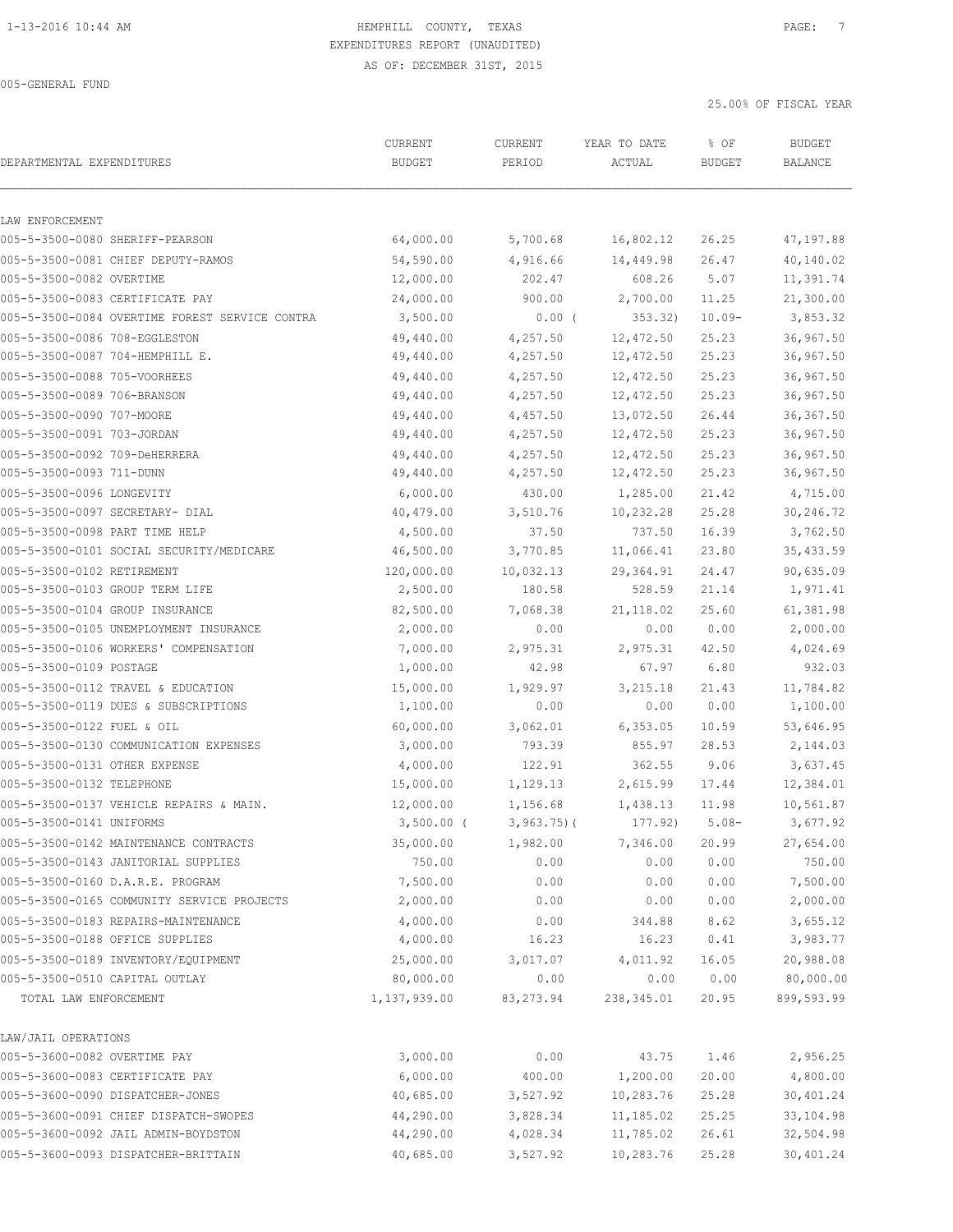|                                          | CURRENT       | <b>CURRENT</b> | YEAR TO DATE | % OF          | <b>BUDGET</b>  |
|------------------------------------------|---------------|----------------|--------------|---------------|----------------|
| DEPARTMENTAL EXPENDITURES                | <b>BUDGET</b> | PERIOD         | ACTUAL       | <b>BUDGET</b> | <b>BALANCE</b> |
| 005-5-3600-0094 DISPATCHER-FRALEY        | 40,685.00     | 3,527.92       | 10,283.76    | 25.28         | 30,401.24      |
| 005-5-3600-0095 DISPATCHER-KELLS         | 40,685.00     | 3,527.92       | 10,283.76    | 25.28         | 30,401.24      |
| 005-5-3600-0096 LONGEVITY                | 6,000.00      | 470.00         | 1,390.00     | 23.17         | 4,610.00       |
| 005-5-3600-0097 DISPATCHER-CARTER        | 40,685.00     | 3,527.92       | 10,283.76    | 25.28         | 30,401.24      |
| 005-5-3600-0101 SOCIAL SECURITY/MEDICARE | 23,400.00     | 1,926.52       | 5,601.58     | 23.94         | 17,798.42      |
| 005-5-3600-0102 RETIREMENT               | 62,000.00     | 5,273.22       | 15,395.66    | 24.83         | 46,604.34      |
| 005-5-3600-0103 GROUP TERM LIFE          | 1,100.00      | 94.92          | 277.15       | 25.20         | 822.85         |
| 005-5-3600-0104 GROUP INSURANCE          | 52,500.00     | 4,498.06       | 13,438.74    | 25.60         | 39,061.26      |
| 005-5-3600-0105 UNEMPLOYMENT INSURANCE   | 2,000.00      | 0.00           | 0.00         | 0.00          | 2,000.00       |
| 005-5-3600-0106 WORKERS' COMPENSATION    | 4,000.00      | 1,050.00       | 1,050.00     | 26.25         | 2,950.00       |
| 005-5-3600-0112 TRAVEL & EDUCATION       | 6,000.00      | 226.05         | 2,466.18     | 41.10         | 3,533.82       |
| 005-5-3600-0131 OTHER EXPENSE            | 3,500.00      | 0.00           | 0.00         | 0.00          | 3,500.00       |
| 005-5-3600-0141 UNIFORMS                 | 2,000.00      | 373.18         | 373.18       | 18.66         | 1,626.82       |
| 005-5-3600-0143 PRISONER EXPENSES        | $10,000.00$ ( | $4,850.27$ ) ( | 4, 291, 30)  | $42.91 -$     | 14,291.30      |
| 005-5-3600-0145 PRISONER MEALS           | 40,000.00     | 6,974.00       | 6,974.00     | 17.44         | 33,026.00      |
| 005-5-3600-0183 REPAIRS                  | 15,000.00     | 484.89         | 3,978.46     | 26.52         | 11,021.54      |
| 005-5-3600-0188 OFFICE SUPPLIES          | 2,000.00      | 0.00           | 83.60        | 4.18          | 1,916.40       |
| 005-5-3600-0189 INVENTORY/EQUIPMENT      | 10,000.00     | 0.00           | 485.74       | 4.86          | 9,514.26       |
| 005-5-3600-0510 CAPITAL OUTLAY           | 10,000.00     | 0.00           | 0.00         | 0.00          | 10,000.00      |
| TOTAL LAW/JAIL OPERATIONS                | 550,505.00    | 42, 416.85     | 122,855.58   | 22.32         | 427,649.42     |
| SOLID WASTE DISPOSAL                     |               |                |              |               |                |
| 005-5-6025-0122 FUEL & OIL               | 33,000.00     | 874.37         | 2,196.22     | 6.66          | 30,803.78      |
| 005-5-6025-0127 TIPPING FEES             | 200,000.00    | 14,743.95      | 30, 151.29   | 15.08         | 169,848.71     |
| 005-5-6025-0510 CAPITAL OUTLAY           | 0.00          | 0.00           | 0.00         | 0.00          | 0.00           |
| TOTAL SOLID WASTE DISPOSAL               | 233,000.00    | 15,618.32      | 32, 347.51   | 13.88         | 200,652.49     |
| PUBLIC FACILITIES                        |               |                |              |               |                |
| 005-5-7001-0124 TECH SUPPORT CONTRACT    | 12,000.00     | 0.00           | 0.00         | 0.00          | 12,000.00      |
| 005-5-7001-0126 ROAD REPAIR              | 400,000.00    | 0.00           | 0.00         | 0.00          | 400,000.00     |
| 005-5-7001-0128 SUPPLIES                 | 17,000.00     | 1,019.03       | 2,173.01     | 12.78         | 14,826.99      |
| 005-5-7001-0129 COKES & COFFEE           | 4,500.00      | 270.96         | 1,192.92     | 26.51         | 3,307.08       |
| 005-5-7001-0133 UTILITIES/GENERAL        | 120,000.00    | 3,490.11       | 17,899.65    | 14.92         | 102,100.35     |
| 005-5-7001-0183 PUBLIC FACILITIES R&M    | 30,000.00     | 4,551.00       | 4,855.00     | 16.18         | 25,145.00      |
| 005-5-7001-0185 COURTHOUSE R&M           | 15,000.00     | 0.00           | 600.00       | 4.00          | 14,400.00      |
| 005-5-7001-0186 BRIDGE/DAM-REPAIR/SPRAY  | 60,000.00     | 0.00           | 0.00         | 0.00          | 60,000.00      |
| 005-5-7001-0189 INVENTORY/EQUIPMENT      | 10,000.00     | 0.00           | 0.00         | 0.00          | 10,000.00      |
| 005-5-7001-0217 TRANSFER OUT             | 0.00          | 0.00           | 0.00         | 0.00          | 0.00           |
| 005-5-7001-0510 CAPITAL OUTLAY           | 3,744,408.00  | 79,187.72      | 365,850.33   | 9.77          | 3, 378, 557.67 |
| TOTAL PUBLIC FACILITIES                  | 4,412,908.00  | 88,518.82      | 392,570.91   | 8.90          | 4,020,337.09   |
| CEMETERY                                 |               |                |              |               |                |
| 005-5-7016-0097 CEMETERY ADM-JAHNEL      | 7,500.00      | 0.00           | 2,000.00     | 26.67         | 5,500.00       |
| 005-5-7016-0101 SOCIAL SECURITY/MEDICARE | 600.00        | 0.00           | 153.00       | 25.50         | 447.00         |
| 005-5-7016-0105 UNEMPLOYMENT INSURANCE   | 100.00        | 0.00           | 0.00         | 0.00          | 100.00         |
| 005-5-7016-0114 VETERAN'S MARKERS        | 1,000.00      | 0.00           | 0.00         | 0.00          | 1,000.00       |
| 005-5-7016-0124 CONTRACT LABOR           | 5,000.00      | 0.00           | 0.00         | 0.00          | 5,000.00       |
| 005-5-7016-0128 SUPPLIES                 | 1,500.00      | 0.00           | 0.00         | 0.00          | 1,500.00       |
| 005-5-7016-0130 UNMARKED GRAVES          | 2,000.00      | 0.00           | 0.00         | 0.00          | 2,000.00       |
| 005-5-7016-0133 UTILITIES                | 300.00        | 0.00           | 27.41        | 9.14          | 272.59         |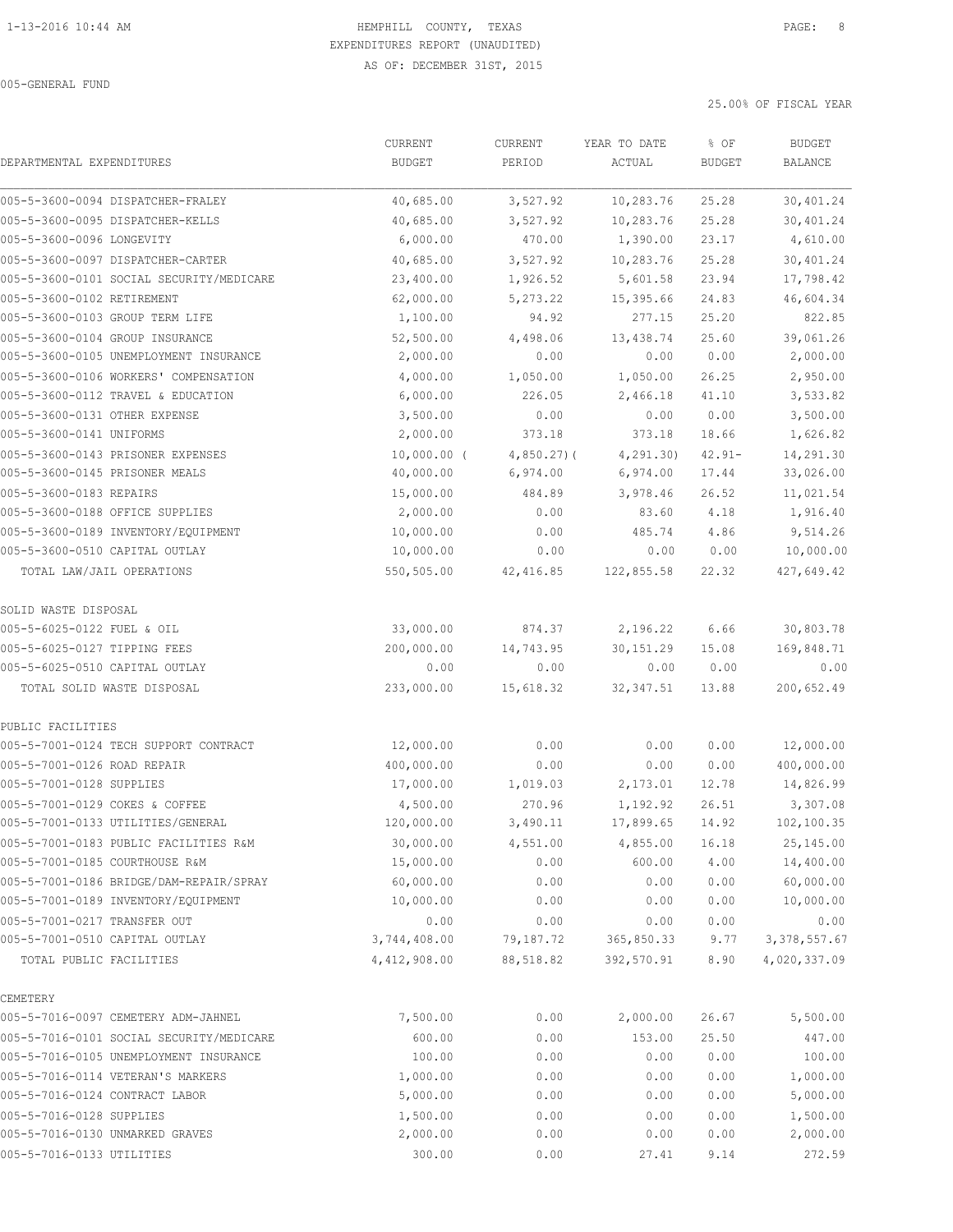|                                           | CURRENT       | <b>CURRENT</b> | YEAR TO DATE | % OF          | <b>BUDGET</b>  |
|-------------------------------------------|---------------|----------------|--------------|---------------|----------------|
| DEPARTMENTAL EXPENDITURES                 | <b>BUDGET</b> | PERIOD         | ACTUAL       | <b>BUDGET</b> | <b>BALANCE</b> |
| 005-5-7016-0140 LANDSCAPING               | 4,000.00      | 0.00           | 0.00         | 0.00          | 4,000.00       |
| 005-5-7016-0142 CONTRACT MOWING           | 35,000.00     | 3,837.50       | 11,512.50    | 32.89         | 23,487.50      |
| 005-5-7016-0510 CAPITAL OUTLAY            | 7,000.00      | 0.00           | 0.00         | 0.00          | 7,000.00       |
| TOTAL CEMETERY                            | 64,000.00     | 3,837.50       | 13,692.91    | 21.40         | 50,307.09      |
| OTHER COMPLEXES                           |               |                |              |               |                |
| 005-5-7018-0082 OVERTIME                  | 4,000.00      | 0.00           | 0.00         | 0.00          | 4,000.00       |
| 005-5-7018-0091 COMPLEX SUPERVISOR-LYNCH  | 52,530.00     | 4,545.00       | 13,335.00    | 25.39         | 39,195.00      |
| 005-5-7018-0092 COMPLEX ROADHAND-YARNOLD  | 47,380.00     | 4,085.84       | 11,957.52    | 25.24         | 35, 422.48     |
| 005-5-7018-0096 LONGEVITY                 | 3,800.00      | 300.00         | 900.00       | 23.68         | 2,900.00       |
| 005-5-7018-0098 PART-TIME HELP            | 12,000.00     | 0.00           | 0.00         | 0.00          | 12,000.00      |
| 005-5-7018-0101 SOCIAL SECURITY/MEDICARE  | 9,000.00      | 683.22         | 2,003.78     | 22.26         | 6,996.22       |
| 005-5-7018-0102 RETIREMENT                | 23,700.00     | 1,786.16       | 5,238.48     | 22.10         | 18,461.52      |
| 005-5-7018-0103 GROUP TERM LIFE           | 400.00        | 32.16          | 94.32        | 23.58         | 305.68         |
| 005-5-7018-0104 GROUP INSURANCE           | 15,000.00     | 1,285.16       | 3,839.64     | 25.60         | 11,160.36      |
| 005-5-7018-0105 UNEMPLOYMENT INSURANCE    | 500.00        | 0.00           | 0.00         | 0.00          | 500.00         |
| 005-5-7018-0106 WORKERS' COMPENSATION     | 1,400.00      | 479.38         | 479.38       | 34.24         | 920.62         |
| 005-5-7018-0122 FUEL & OIL                | 15,000.00     | 410.54         | 867.50       | 5.78          | 14,132.50      |
| 005-5-7018-0124 MACHINE HIRE/CONT LABOR   | 3,000.00      | 100.00         | 838.13       | 27.94         | 2,161.87       |
| 005-5-7018-0125 TIRES & TUBES             | 1,500.00      | 0.00           | 0.00         | 0.00          | 1,500.00       |
| 005-5-7018-0128 MATERIAL & SUPPLIES       | 12,000.00     | 72.67          | 1,458.53     | 12.15         | 10,541.47      |
| 005-5-7018-0132 TELEPHONE                 | 700.00        | 0.00           | 0.00         | 0.00          | 700.00         |
| 005-5-7018-0183 REPAIRS & MAINTENANCE     | 18,000.00     | 8.50           | 553.06       | 3.07          | 17,446.94      |
| 005-5-7018-0185 TREES                     | 2,000.00      | 0.00           | 0.00         | 0.00          | 2,000.00       |
| 005-5-7018-0189 INVENTORY                 | 15,000.00     | 0.00           | 0.00         | 0.00          | 15,000.00      |
| 005-5-7018-0206 CHEMICALS                 | 3,000.00      | 0.00           | 0.00         | 0.00          | 3,000.00       |
| 005-5-7018-0510 CAPITAL OUTLAY            | 45,000.00     | 0.00           | 0.00         | 0.00          | 45,000.00      |
| TOTAL OTHER COMPLEXES                     | 284,910.00    | 13,788.63      | 41,565.34    | 14.59         | 243,344.66     |
| LIBRARY                                   |               |                |              |               |                |
| 005-5-7041-0090 LIBRARIAN-DILLON          | 52, 530.00    | 4,515.00       | 13,245.00    | 25.21         | 39,285.00      |
| 005-5-7041-0094 PART-TIME JANITOR         | 2,000.00      | 0.00           | 0.00         | 0.00          | 2,000.00       |
| 005-5-7041-0095 CLERK-GARCIA              | 33,000.00     | 2,887.50       | 8,362.50     | 25.34         | 24,637.50      |
| 005-5-7041-0096 LONGEVITY                 | 3,100.00      | 230.00         | 690.00       | 22.26         | 2,410.00       |
| 005-5-7041-0097 CLERK/PT-LIBRARY CLERK    | 35,500.00     | 2,972.31       | 7,950.46     | 22.40         | 27,549.54      |
| 005-5-7041-0098 CLERK-POWELL              | 31,518.00     | 2,764.00       | 7,992.00     | 25.36         | 23,526.00      |
| 005-5-7041-0101 SOCIAL SECURITY/MEDICARE  | 12,000.00     | 988.39         | 2,823.00     | 23.53         | 9,177.00       |
| 005-5-7041-0102 RETIREMENT                | 31,550.00     | 2,673.76       | 7,648.01     | 24.24         | 23,901.99      |
| 005-5-7041-0103 GROUP TERM LIFE           | 600.00        | 48.12          | 137.66       | 22.94         | 462.34         |
| 005-5-7041-0104 GROUP INSURANCE           | 22,500.00     | 1,337.53       | 5,169.25     | 22.97         | 17,330.75      |
| 005-5-7041-0105 UNEMPLOYMENT INSURANCE    | 1,000.00      | 0.00           | 0.00         | 0.00          | 1,000.00       |
| 005-5-7041-0106 WORKERS' COMPENSATION     | 2,500.00      | 750.00         | 750.00       | 30.00         | 1,750.00       |
| 005-5-7041-0112 TRAVEL                    | 6,000.00      | 0.00           | 251.14       | 4.19          | 5,748.86       |
| 005-5-7041-0119 DUES                      | 2,100.00      | 0.00           | 255.00       | 12.14         | 1,845.00       |
| 005-5-7041-0128 SUPPLIES                  | 10,000.00     | 1,394.26       | 3,050.07     | 30.50         | 6,949.93       |
| 005-5-7041-0132 TELEPHONE                 | 7,000.00      | 568.63         | 1,137.16     | 16.25         | 5,862.84       |
| 005-5-7041-0142 HARRINGTON L. CONSORTIUM  | 10, 200.00    | 0.00           | 10, 350.07   | 101.47 (      | 150.07)        |
| 005-5-7041-0168 BOOKS                     | 33,000.00     | 4,517.63       | 9,006.93     | 27.29         | 23,993.07      |
| 005-5-7041-0169 BOOKS MEMORIALS/DONATIONS | 5,000.00      | 0.00           | 112.76       | 2.26          | 4,887.24       |
| 005-5-7041-0181 TECH SUPPORT              | 9,000.00      | 2,450.00       | 3,261.34     | 36.24         | 5,738.66       |
|                                           |               |                |              |               |                |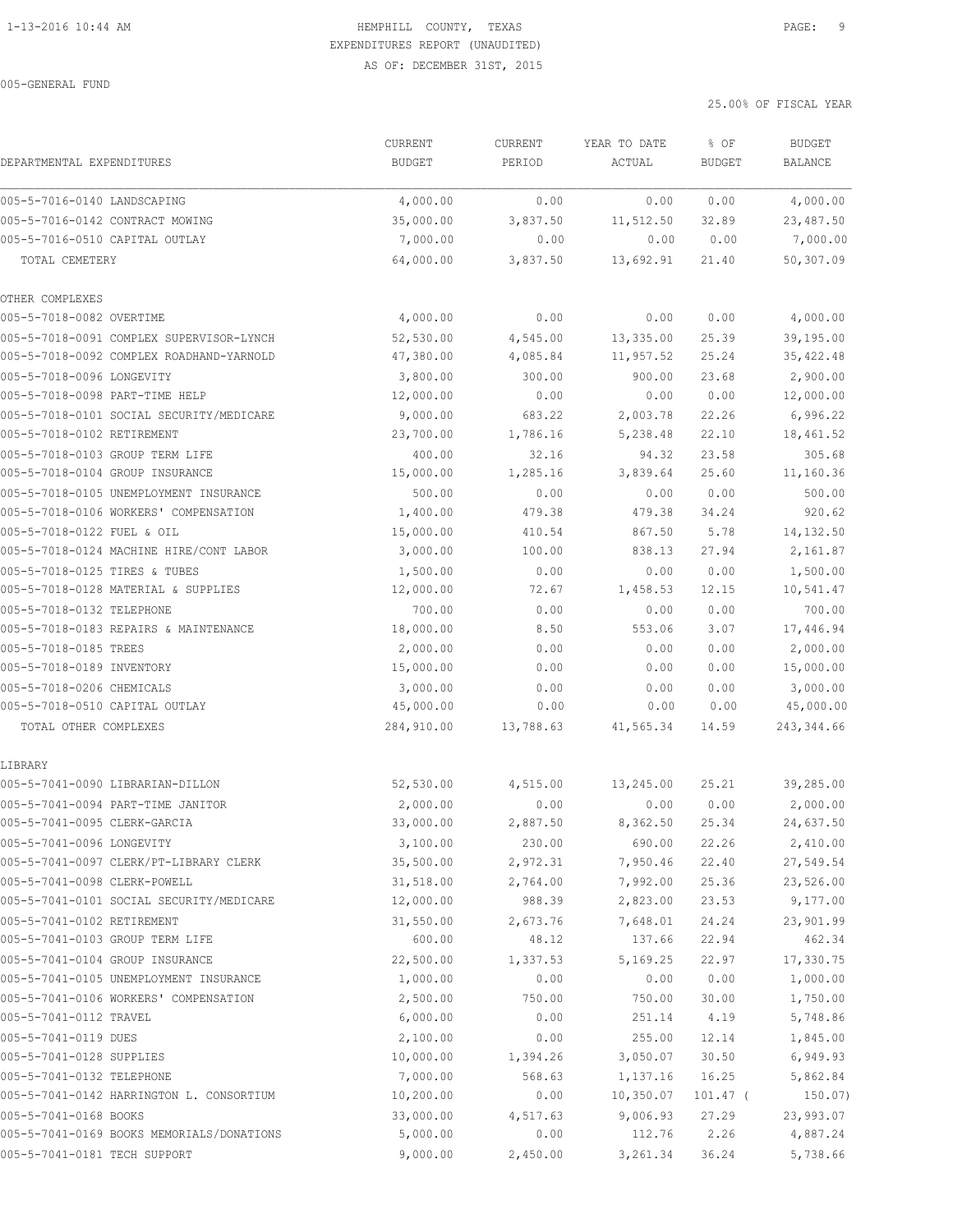005-GENERAL FUND

| DEPARTMENTAL EXPENDITURES | CURRENT<br>BUDGET | <b>CURRENT</b><br>PERIOD | YEAR TO DATE<br>ACTUAL | % OF<br>BUDGET | <b>BUDGET</b><br>BALANCE |
|---------------------------|-------------------|--------------------------|------------------------|----------------|--------------------------|
| 005-5-7041-0189 INVENTORY | 7,000.00          | 576.95                   | 856.94                 | 12.24          | 6,143.06                 |
| TOTAL LIBRARY             | 317,098.00        | 28,674.08                | 83,049.29              | 26.19          | 234,048.71               |
|                           |                   |                          |                        |                |                          |
| TOTAL EXPENDITURES        | 10,721,163.00     | 459,110.68               | 1,647,461.00 15.37     |                | 9,073,702.00             |
|                           |                   |                          |                        |                |                          |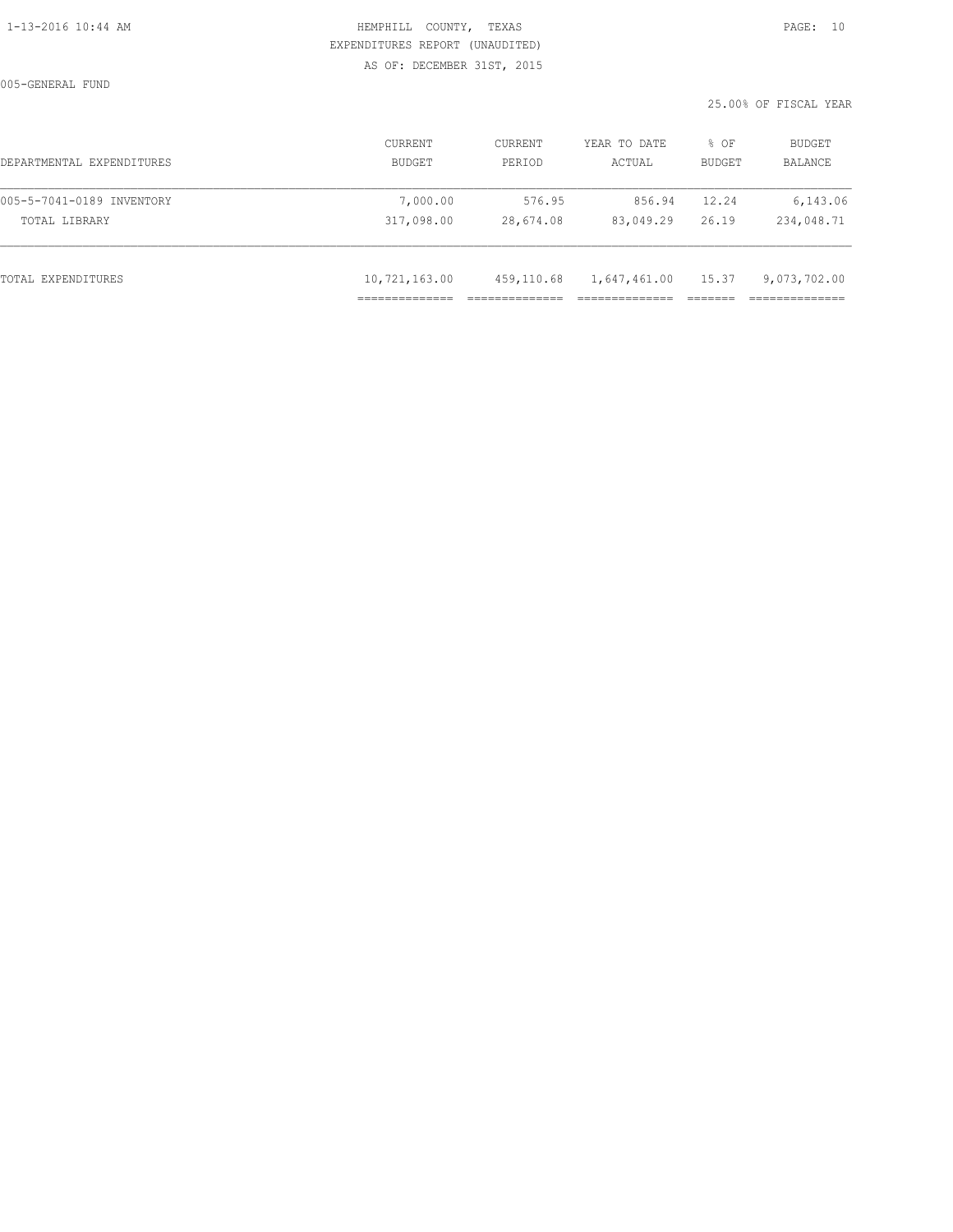008-LAW LIBRARY

| DEPARTMENTAL EXPENDITURES            | CURRENT<br><b>BUDGET</b> | CURRENT<br>PERIOD | YEAR TO DATE<br>ACTUAL | % OF<br>BUDGET | <b>BUDGET</b><br><b>BALANCE</b> |
|--------------------------------------|--------------------------|-------------------|------------------------|----------------|---------------------------------|
|                                      |                          |                   |                        |                |                                 |
| LAW LIBRARY                          |                          |                   |                        |                |                                 |
| 008-5-2008-0114 LAW LIBRARY EXPENSES | 2,400.00                 | 0.00              | 0.00                   | 0.00           | 2,400.00                        |
| TOTAL LAW LIBRARY                    | 2,400.00                 | 0.00              | 0.00                   | 0.00           | 2,400.00                        |
|                                      |                          |                   |                        |                |                                 |
| TOTAL EXPENDITURES                   | 2,400.00                 | 0.00              | 0.00                   | 0.00           | 2,400.00                        |
|                                      |                          |                   |                        |                |                                 |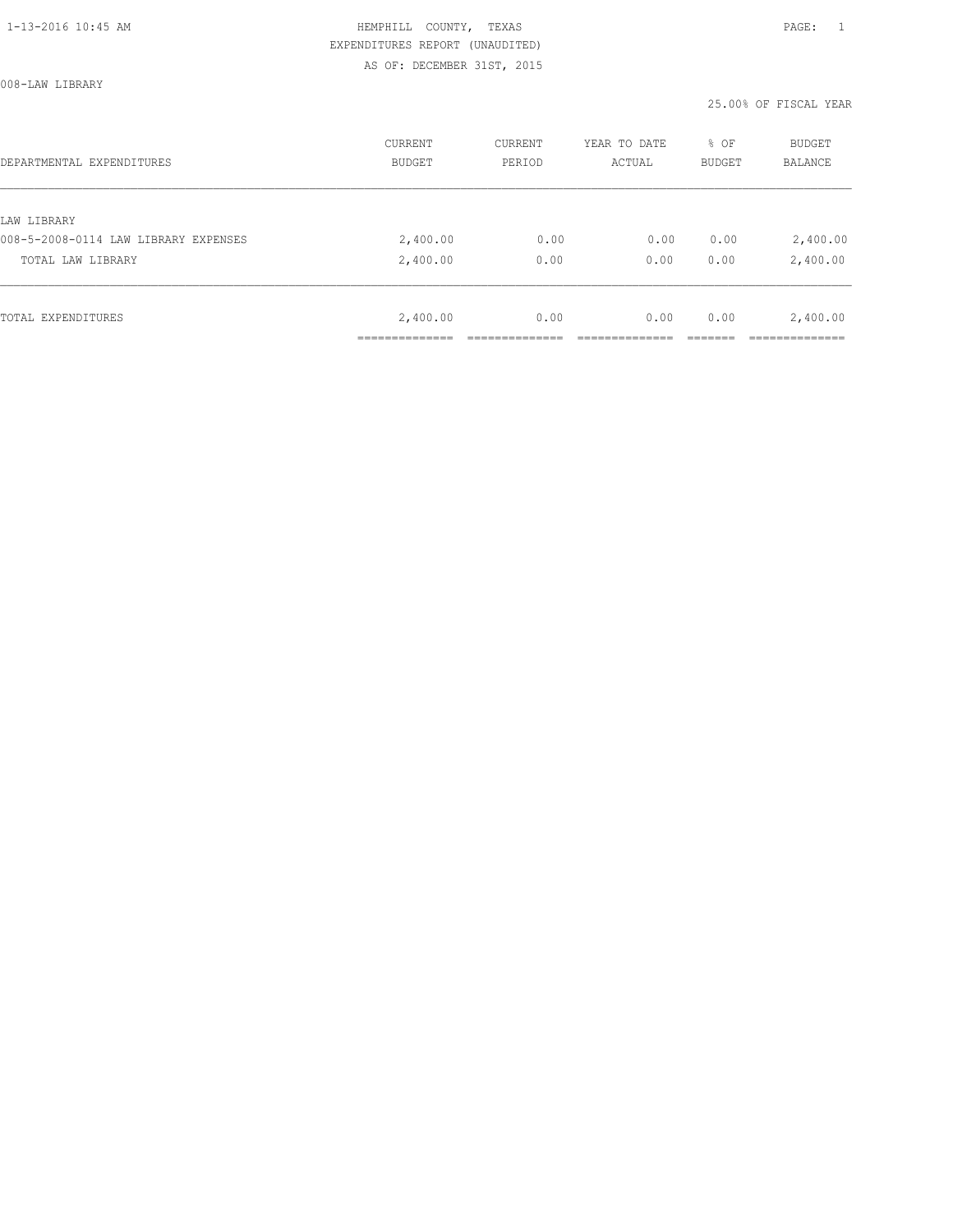009-SECURITY FEE

|           |        |        | BUDGET | BALANCE   |
|-----------|--------|--------|--------|-----------|
|           |        |        |        |           |
| 58,000.00 | 259.95 | 259.95 | 0.45   | 57,740.05 |
| 58,000.00 | 259.95 | 259.95 | 0.45   | 57,740.05 |
| 58,000.00 | 259.95 | 259.95 | 0.45   | 57,740.05 |
|           |        |        |        |           |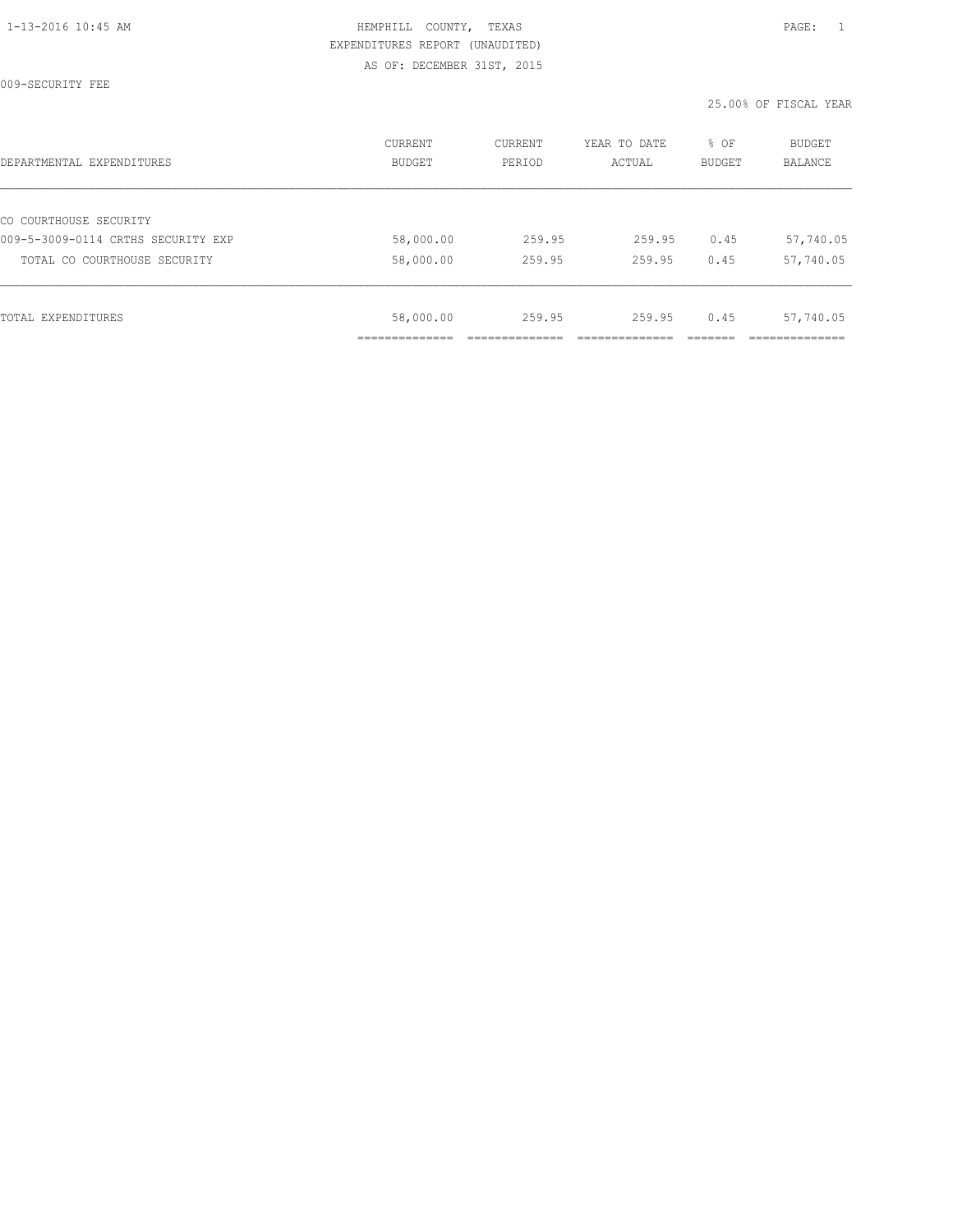010-AIRPORT

|            | PERIOD                    | ACTUAL     | <b>BUDGET</b>                                                                                                                                                                                                                                                                                                                                                                                                                                                                                    | <b>BALANCE</b> |
|------------|---------------------------|------------|--------------------------------------------------------------------------------------------------------------------------------------------------------------------------------------------------------------------------------------------------------------------------------------------------------------------------------------------------------------------------------------------------------------------------------------------------------------------------------------------------|----------------|
|            |                           |            |                                                                                                                                                                                                                                                                                                                                                                                                                                                                                                  |                |
|            |                           |            |                                                                                                                                                                                                                                                                                                                                                                                                                                                                                                  |                |
|            |                           |            |                                                                                                                                                                                                                                                                                                                                                                                                                                                                                                  | 56.00          |
| 1,000.00   | 0.00                      | 0.00       | 0.00                                                                                                                                                                                                                                                                                                                                                                                                                                                                                             | 1,000.00       |
| 140,000.00 | 0.00                      | 20,566.94  | 14.69                                                                                                                                                                                                                                                                                                                                                                                                                                                                                            | 119,433.06     |
| 54,000.00  | 4,229.30                  | 14,047.31  | 26.01                                                                                                                                                                                                                                                                                                                                                                                                                                                                                            | 39,952.69      |
| 5,000.00   | 0.00                      | 124.84     | 2.50                                                                                                                                                                                                                                                                                                                                                                                                                                                                                             | 4,875.16       |
| 2,000.00   | 178.04                    | 340.74     | 17.04                                                                                                                                                                                                                                                                                                                                                                                                                                                                                            | 1,659.26       |
| 2,400.00   | 0.00                      | 6,173.49   | $257.23$ (                                                                                                                                                                                                                                                                                                                                                                                                                                                                                       | 3,773.49       |
| 7,000.00   | 743.51                    | 1,357.61   | 19.39                                                                                                                                                                                                                                                                                                                                                                                                                                                                                            | 5,642.39       |
| 3,000.00   | 0.00                      | 0.00       | 0.00                                                                                                                                                                                                                                                                                                                                                                                                                                                                                             | 3,000.00       |
| 1,100.00   | 34.90                     | 34.90      | 3.17                                                                                                                                                                                                                                                                                                                                                                                                                                                                                             | 1,065.10       |
| 4,000.00   | 0.00                      | 0.00       | 0.00                                                                                                                                                                                                                                                                                                                                                                                                                                                                                             | 4,000.00       |
| 3,000.00   | 0.00                      | 209.26     | 6.98                                                                                                                                                                                                                                                                                                                                                                                                                                                                                             | 2,790.74       |
| 6,000.00   | 155.19                    | 1,152.25   | 19.20                                                                                                                                                                                                                                                                                                                                                                                                                                                                                            | 4,847.75       |
| 1,800.00   | 0.00                      | 657.00     | 36.50                                                                                                                                                                                                                                                                                                                                                                                                                                                                                            | 1,143.00       |
| 4,000.00   | 0.00                      | 1,641.84   | 41.05                                                                                                                                                                                                                                                                                                                                                                                                                                                                                            | 2,358.16       |
| 100,000.00 | 0.00                      | 0.00       | 0.00                                                                                                                                                                                                                                                                                                                                                                                                                                                                                             | 100,000.00     |
| 334,500.00 | 5,340.94                  | 46, 450.18 | 13.89                                                                                                                                                                                                                                                                                                                                                                                                                                                                                            | 288,049.82     |
| 334,500.00 | 5,340.94                  | 46, 450.18 | 13.89                                                                                                                                                                                                                                                                                                                                                                                                                                                                                            | 288,049.82     |
|            | 200.00<br>--------------- | 0.00       | 144.00<br>$\begin{array}{cccccccccccccc} \multicolumn{2}{c}{} & \multicolumn{2}{c}{} & \multicolumn{2}{c}{} & \multicolumn{2}{c}{} & \multicolumn{2}{c}{} & \multicolumn{2}{c}{} & \multicolumn{2}{c}{} & \multicolumn{2}{c}{} & \multicolumn{2}{c}{} & \multicolumn{2}{c}{} & \multicolumn{2}{c}{} & \multicolumn{2}{c}{} & \multicolumn{2}{c}{} & \multicolumn{2}{c}{} & \multicolumn{2}{c}{} & \multicolumn{2}{c}{} & \multicolumn{2}{c}{} & \multicolumn{2}{c}{} & \multicolumn{2}{c}{} & \$ | 72.00          |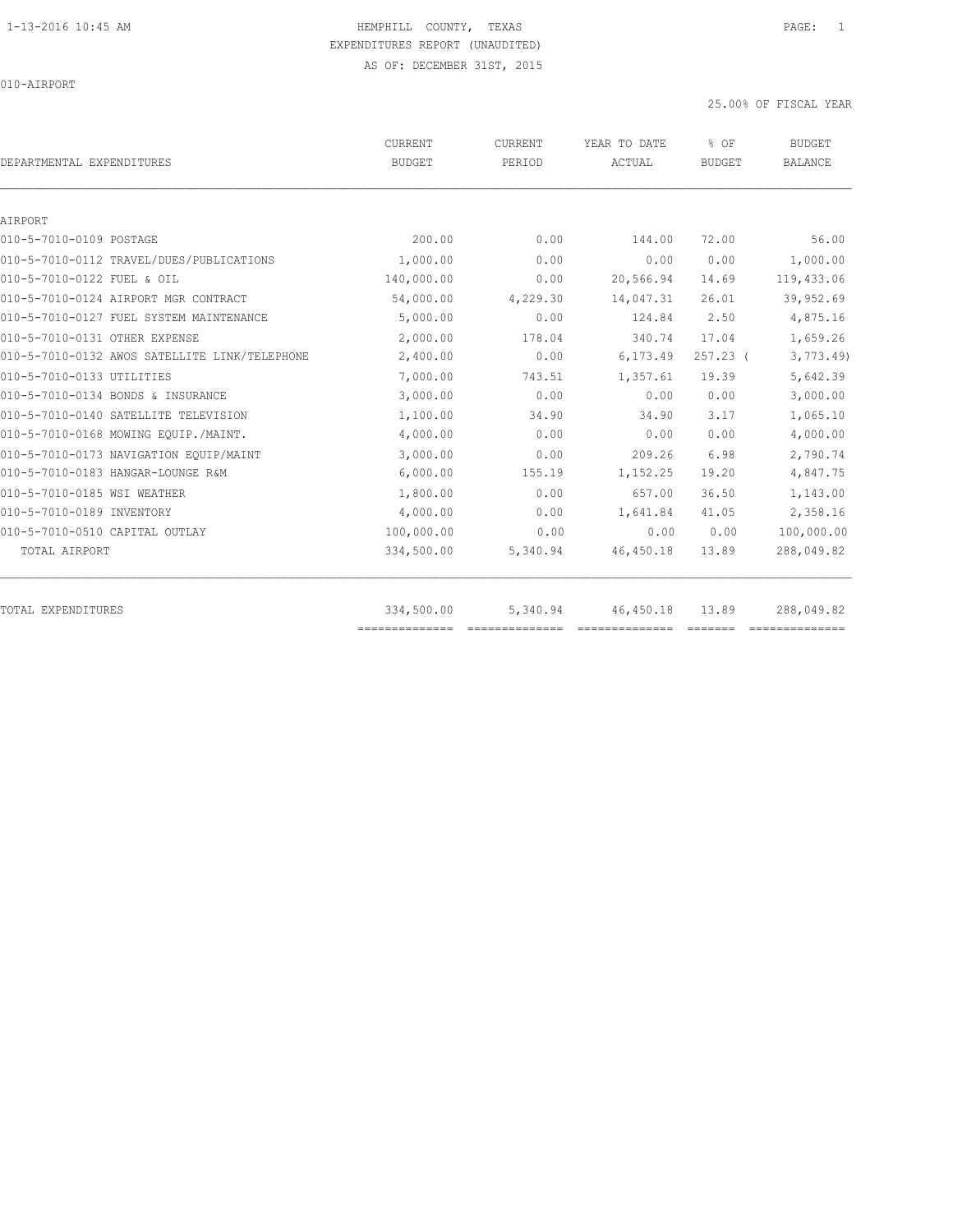| DEPARTMENTAL EXPENDITURES                     | CURRENT<br><b>BUDGET</b> | <b>CURRENT</b><br>PERIOD | YEAR TO DATE<br>ACTUAL | % OF<br><b>BUDGET</b> | <b>BUDGET</b><br><b>BALANCE</b> |
|-----------------------------------------------|--------------------------|--------------------------|------------------------|-----------------------|---------------------------------|
| ROAD & BRIDGE 1                               |                          |                          |                        |                       |                                 |
| 011-5-4011-0082 OVERTIME                      | 5,000.00                 | 2,916.40                 | 2,916.40               | 58.33                 | 2,083.60                        |
| 011-5-4011-0090 COMMISSIONER-BARTLETT         | 37,595.00                | 3,270.42                 | 9,511.26               | 25.30                 | 28,083.74                       |
| 011-5-4011-0092 SR MAINTENANCE TECH-CERVANTES | 52,530.00                | 4,515.00                 | 13,245.00              | 25.21                 | 39,285.00                       |
| 011-5-4011-0095 MAINTENANCE TECH-MACIAS       | 47,380.00                | 4,085.84                 | 11,957.52              | 25.24                 | 35, 422.48                      |
| 011-5-4011-0096 LONGEVITY                     | 3,200.00                 | 250.00                   | 750.00                 | 23.44                 | 2,450.00                        |
| 011-5-4011-0101 SOCIAL SECURITY/MEDICARE      | 11,000.00                | 1,117.65                 | 2,840.05               | 25.82                 | 8,159.95                        |
| 011-5-4011-0102 RETIREMENT                    | 28,500.00                | 3,027.92                 | 7,739.00               | 27.15                 | 20,761.00                       |
| 011-5-4011-0103 GROUP TERM LIFE               | 500.00                   | 54.50                    | 139.31                 | 27.86                 | 360.69                          |
| 011-5-4011-0104 GROUP INSURANCE               | 15,000.00                | 1,285.16                 | 3,839.64               | 25.60                 | 11,160.36                       |
| 011-5-4011-0105 UNEMPLOYMENT INSURANCE        | 400.00                   | 0.00                     | 0.00                   | 0.00                  | 400.00                          |
| 011-5-4011-0106 WORKERS' COMPENSATION         | 1,800.00                 | 719.07                   | 719.07                 | 39.95                 | 1,080.93                        |
| 011-5-4011-0110 FREIGHT                       | 200.00                   | 0.00                     | 0.00                   | 0.00                  | 200.00                          |
| 011-5-4011-0112 TRAVEL                        | 2,500.00                 | 0.00                     | 0.00                   | 0.00                  | 2,500.00                        |
| 011-5-4011-0114 SHARED EXPENSES               | 2,000.00                 | 0.00                     | 0.00                   | 0.00                  | 2,000.00                        |
| 011-5-4011-0122 FUEL & OIL                    | 40,000.00                | 0.00                     | 2,164.12               | 5.41                  | 37,835.88                       |
| 011-5-4011-0124 MACHINE HIRE/CONT LABOR LABOR | 25,000.00                | 420.00                   | 420.00                 | 1.68                  | 24,580.00                       |
| 011-5-4011-0125 TIRES & TUBES                 | 10,000.00                | 187.99                   | 790.63                 | 7.91                  | 9,209.37                        |
| 011-5-4011-0126 CALICHE & GRAVEL              | 25,000.00                | 0.00                     | 0.00                   | 0.00                  | 25,000.00                       |
| 011-5-4011-0128 MATERIAL & SUPPLIES           | 10,000.00                | 133.27                   | 1,016.03               | 10.16                 | 8,983.97                        |
| 011-5-4011-0130 COMMUNICATION REPAIRS         | 1,000.00                 | 0.00                     | 0.00                   | 0.00                  | 1,000.00                        |
| 011-5-4011-0131 OTHER EXPENSE                 | 1,000.00                 | 0.00                     | 0.00                   | 0.00                  | 1,000.00                        |
| 011-5-4011-0132 TELEPHONE                     | 1,600.00                 | 152.03                   | 334.06                 | 20.88                 | 1,265.94                        |
| 011-5-4011-0133 UTILITIES/PCT 1               | 3,500.00                 | 212.27                   | 368.97                 | 10.54                 | 3,131.03                        |
| 011-5-4011-0137 VEHICLE R&M                   | 8,000.00                 | 39.82                    | 187.81                 | 2.35                  | 7,812.19                        |
| 011-5-4011-0144 TIN HORNS/CATTLE GUARDS/CHEM  | 7,000.00                 | 0.00                     | 0.00                   | 0.00                  | 7,000.00                        |
| 011-5-4011-0173 HEAVY EQUIP - R&M             | 20,000.00                | 299.12                   | 838.00                 | 4.19                  | 19,162.00                       |
| 011-5-4011-0189 INVENTORY                     | 4,000.00                 | 0.00                     | 0.00                   | 0.00                  | 4,000.00                        |
| 011-5-4011-0190 ROAD GRANT PROJECTS           | 0.00                     | 0.00                     | 0.00                   | 0.00                  | 0.00                            |
| 011-5-4011-0510 CAPITAL OUTLAY                | 261,271.00               | 0.00                     | 0.00                   | 0.00                  | 261,271.00                      |
| TOTAL ROAD & BRIDGE 1                         | 624,976.00               | 22,686.46                | 59,776.87              | 9.56                  | 565, 199. 13                    |
| <b>TOTAL EXPENDITURES</b>                     | 624,976.00               | 22,686.46                | 59,776.87              | 9.56                  | 565, 199. 13                    |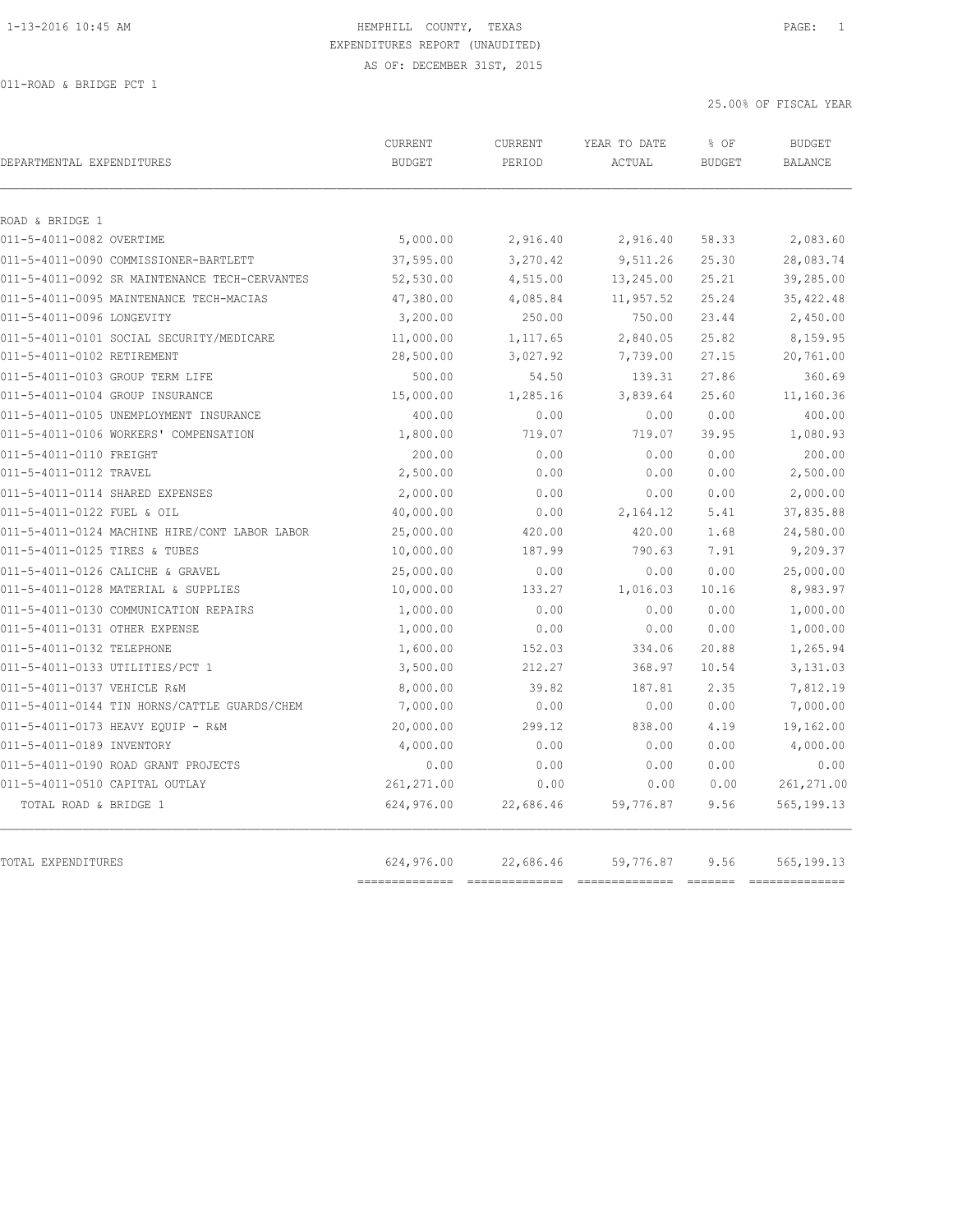| DEPARTMENTAL EXPENDITURES                      | CURRENT<br><b>BUDGET</b> | CURRENT<br>PERIOD | YEAR TO DATE<br>ACTUAL | % OF<br><b>BUDGET</b> | <b>BUDGET</b><br>BALANCE |
|------------------------------------------------|--------------------------|-------------------|------------------------|-----------------------|--------------------------|
|                                                |                          |                   |                        |                       |                          |
| ROAD & BRIDGE 2                                |                          |                   |                        |                       |                          |
| 012-5-4012-0090 COMMISSIONER-ALEXANDER         | 37,595.00                | 3,270.42          | 9,511.26               | 25.30                 | 28,083.74                |
| 012-5-4012-0092 SR MAINTENANCE TECH-WALSER     | 52,530.00                | 4,515.00          | 13,245.00              | 25.21                 | 39,285.00                |
| 012-5-4012-0095 MAINTENANCE TECH-SCHAFER       | 47,380.00                | 4,085.84          | 11,957.52              | 25.24                 | 35, 422.48               |
| 012-5-4012-0096 LONGEVITY                      | 1,400.00                 | 100.00            | 300.00                 | 21.43                 | 1,100.00                 |
| 012-5-4012-0097 MAINTENANCE TECH-PT/OT         | 20,000.00                | 0.00              | 1,486.86               | 7.43                  | 18,513.14                |
| 012-5-4012-0101 SOCIAL SECURITY/MEDICARE       | 12,500.00                | 911.97            | 2,780.80               | 22.25                 | 9,719.20                 |
| 012-5-4012-0102 RETIREMENT                     | 32,000.00                | 2,400.24          | 7,318.10               | 22.87                 | 24,681.90                |
| 012-5-4012-0103 GROUP TERM LIFE                | 600.00                   | 43.20             | 131.72                 | 21.95                 | 468.28                   |
| 012-5-4012-0104 GROUP INSURANCE                | 22,500.00                | 1,337.53          | 3,877.64               | 17.23                 | 18,622.36                |
| 012-5-4012-0105 UNEMPLOYMENT INSURANCE         | 400.00                   | 0.00              | 0.00                   | 0.00                  | 400.00                   |
| 012-5-4012-0106 WORKERS' COMPENSATION          | 1,800.00                 | 719.07            | 719.07                 | 39.95                 | 1,080.93                 |
| 012-5-4012-0110 FREIGHT                        | 100.00                   | 0.00              | 0.00                   | 0.00                  | 100.00                   |
| 012-5-4012-0112 TRAVEL                         | 3,000.00                 | 0.00              | 0.00                   | 0.00                  | 3,000.00                 |
| 012-5-4012-0114 SHARED EQUIPMENT EXPENSE W/PCT | 4,000.00                 | 0.00              | 0.00                   | 0.00                  | 4,000.00                 |
| 012-5-4012-0122 FUEL & OIL                     | 45,000.00                | 2,594.42          | 3,213.69               | 7.14                  | 41,786.31                |
| 012-5-4012-0124 MACHINE HIRE/CONT LABOR        | 2,000.00                 | 0.00              | 0.00                   | 0.00                  | 2,000.00                 |
| 012-5-4012-0125 TIRES & TUBES                  | 10,000.00                | 0.00              | 0.00                   | 0.00                  | 10,000.00                |
| 012-5-4012-0126 CALICHE & GRAVEL               | 10,000.00                | 0.00              | 0.00                   | 0.00                  | 10,000.00                |
| 012-5-4012-0128 MATERIAL & SUPPLIES            | 7,500.00                 | 175.09            | 746.12                 | 9.95                  | 6,753.88                 |
| 012-5-4012-0130 COMMUNICATIONS EXPENSE         | 1,000.00                 | 0.00              | 0.00                   | 0.00                  | 1,000.00                 |
| 012-5-4012-0132 TELEPHONE                      | 1,000.00                 | 30.00             | 247.24                 | 24.72                 | 752.76                   |
| 012-5-4012-0133 UTILITIES/PCT 2                | 2,100.00                 | 136.69            | 221.50                 | 10.55                 | 1,878.50                 |
| 012-5-4012-0137 VEHICLE R&M                    | 3,000.00                 | 19.96             | 139.73                 | 4.66                  | 2,860.27                 |
| 012-5-4012-0144 TIN HORN/CATTLE GUARD/CHEM     | 10,000.00                | 0.00              | 0.00                   | 0.00                  | 10,000.00                |
| 012-5-4012-0173 HEAVY EQUIP - R&M              | 15,000.00                | 880.51            | 7,654.04               | 51.03                 | 7,345.96                 |
| 012-5-4012-0189 INVENTORY                      | 1,500.00                 | 0.00              | 0.00                   | 0.00                  | 1,500.00                 |
| 012-5-4012-0510 CAPITAL OUTLAY                 | 604,805.00               | 0.00              | 0.00                   | 0.00                  | 604,805.00               |
| TOTAL ROAD & BRIDGE 2                          | 948,710.00               | 21, 219.94        | 63,550.29              | 6.70                  | 885, 159.71              |
| TOTAL EXPENDITURES                             | 948,710.00               | 21, 219.94        | 63,550.29              | 6.70                  | 885, 159. 71             |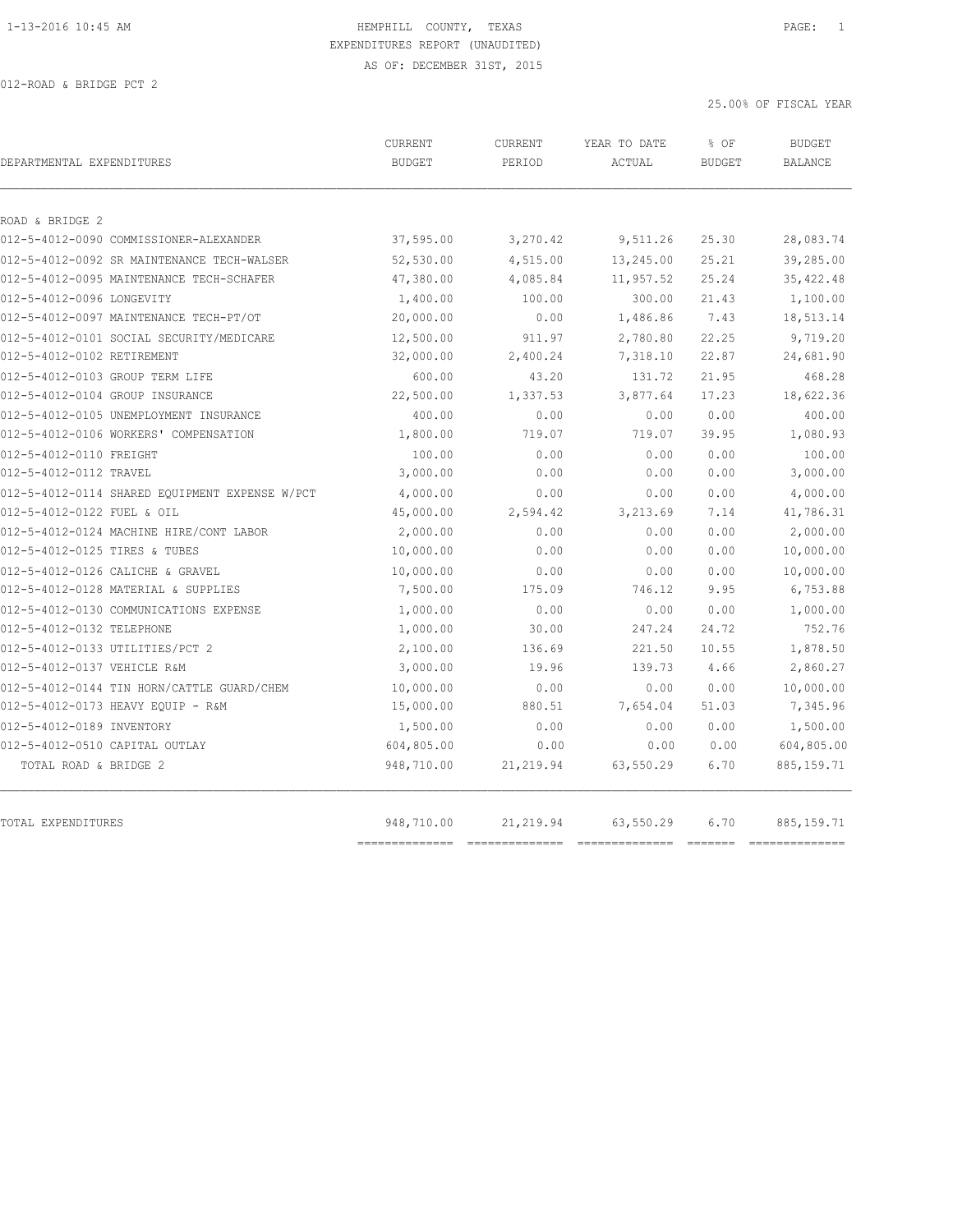25.00% OF FISCAL YEAR

| DEPARTMENTAL EXPENDITURES                  | <b>CURRENT</b><br><b>BUDGET</b> | <b>CURRENT</b><br>PERIOD | YEAR TO DATE<br>ACTUAL | % OF<br><b>BUDGET</b> | <b>BUDGET</b><br><b>BALANCE</b> |
|--------------------------------------------|---------------------------------|--------------------------|------------------------|-----------------------|---------------------------------|
|                                            |                                 |                          |                        |                       |                                 |
| ROAD & BRIDGE 3                            |                                 |                          |                        |                       |                                 |
| 013-5-4013-0082 OVERTIME                   | 13,000.00                       | 0.00                     | 0.00                   | 0.00                  | 13,000.00                       |
| 013-5-4013-0090 COMMISSIONER-MEEK          | 37,595.00                       | 3,270.42                 | 9,511.26               | 25.30                 | 28,083.74                       |
| 013-5-4013-0092 SR MAINTENANCE TECH-CLARK  | 52,530.00                       | 4,515.00                 | 13,245.00              | 25.21                 | 39,285.00                       |
| 013-5-4013-0094 MAINTENANCE TECH-ARCHER    | 47,380.00                       | 4,085.84                 | 11,957.52              | 25.24                 | 35, 422.48                      |
| 013-5-4013-0095 MAINTENANCE TECH-G.SCOTT   | 47,380.00                       | 4,085.84                 | 11,957.52              | 25.24                 | 35, 422.48                      |
| 013-5-4013-0096 LONGEVITY                  | 1,200.00                        | 80.00                    | 230.00                 | 19.17                 | 970.00                          |
| 013-5-4013-0097 MAINTENANCE TECH-FARRAR    | 47,380.00                       | 4,085.84                 | 11,957.52              | 25.24                 | 35, 422.48                      |
| 013-5-4013-0098 MAINTENANCE TECH-PARSLEY   | 47,380.00                       | 4,085.84                 | 11,957.52              | 25.24                 | 35, 422.48                      |
| 013-5-4013-0101 SOCIAL SECURITY/MEDICARE   | 22,500.00                       | 1,792.93                 | 5,236.70               | 23.27                 | 17,263.30                       |
| 013-5-4013-0102 RETIREMENT                 | 59,000.00                       | 4,898.72                 | 14,319.16              | 24.27                 | 44,680.84                       |
| 013-5-4013-0103 GROUP TERM LIFE            | 1,000.00                        | 88.19                    | 257.77                 | 25.78                 | 742.23                          |
| 013-5-4013-0104 GROUP INSURANCE            | 45,000.00                       | 3,855.48                 | 11,518.92              | 25.60                 | 33,481.08                       |
| 013-5-4013-0105 UNEMPLOYMENT INSURANCE     | 1,000.00                        | 0.00                     | 0.00                   | 0.00                  | 1,000.00                        |
| 013-5-4013-0106 WORKERS' COMPENSATION      | 4,000.00                        | 1,438.14                 | 1,438.14               | 35.95                 | 2,561.86                        |
| 013-5-4013-0110 FREIGHT                    | 100.00                          | 0.00                     | 0.00                   | 0.00                  | 100.00                          |
| 013-5-4013-0112 TRAVEL                     | 3,000.00                        | 0.00                     | 748.89                 | 24.96                 | 2,251.11                        |
| 013-5-4013-0122 FUEL & OIL                 | 100,000.00                      | 1,069.85                 | 2,820.87               | 2.82                  | 97, 179. 13                     |
| 013-5-4013-0124 MACHINE HIRE/CONT LABOR    | 25,000.00                       | 0.00                     | 1,719.80               | 6.88                  | 23,280.20                       |
| 013-5-4013-0125 TIRES & TUBES              | 13,000.00                       | 887.90                   | 922.85                 | 7.10                  | 12,077.15                       |
| 013-5-4013-0126 CALICHE & GRAVEL           | 30,000.00                       | 0.00                     | 960.00                 | 3.20                  | 29,040.00                       |
| 013-5-4013-0128 MATERIAL & SUPPLIES        | 25,000.00                       | 35.42                    | 472.91                 | 1.89                  | 24,527.09                       |
| 013-5-4013-0130 COMMUNICATIONS EXPENSES    | 1,000.00                        | 0.00                     | 0.00                   | 0.00                  | 1,000.00                        |
| 013-5-4013-0131 OTHER EXPENSE              | 1,000.00                        | 0.00                     | 0.00                   | 0.00                  | 1,000.00                        |
| 013-5-4013-0132 TELEPHONE                  | 2,000.00                        | 30.00                    | 90.00                  | 4.50                  | 1,910.00                        |
| 013-5-4013-0133 UTILITIES/PCT 3            | 3,000.00                        | 199.35                   | 481.58                 | 16.05                 | 2,518.42                        |
| 013-5-4013-0137 VEHICLE R&M                | 20,000.00                       | 0.00                     | 66.33                  | 0.33                  | 19,933.67                       |
| 013-5-4013-0144 TIN HORN/CATTLE GUARD/CHEM | 10,000.00                       | 0.00                     | 0.00                   | 0.00                  | 10,000.00                       |
| 013-5-4013-0173 HEAVY EQUIP - R&M          | 50,000.00                       | 2,914.19                 | 5,841.69               | 11.68                 | 44, 158. 31                     |
| 013-5-4013-0189 INVENTORY                  | 18,000.00                       | 0.00                     | 0.00                   | 0.00                  | 18,000.00                       |
| 013-5-4013-0190 ROAD GRANT PROJECTS        | 850,000.00                      | 0.00                     | 110,565.24             | 13.01                 | 739, 434.76                     |
| 013-5-4013-0510 CAPITAL OUTLAY             | 490,975.00                      | 0.00                     | 0.00                   | 0.00                  | 490,975.00                      |
| TOTAL ROAD & BRIDGE 3                      | 2,068,420.00                    | 41, 418.95               | 228, 277.19            | 11.04                 | 1,840,142.81                    |
|                                            |                                 |                          |                        |                       |                                 |
| TOTAL EXPENDITURES                         | 2,068,420.00                    | 41, 418.95               | 228, 277.19            | 11.04                 | 1,840,142.81                    |

============== ============== ============== ======= ==============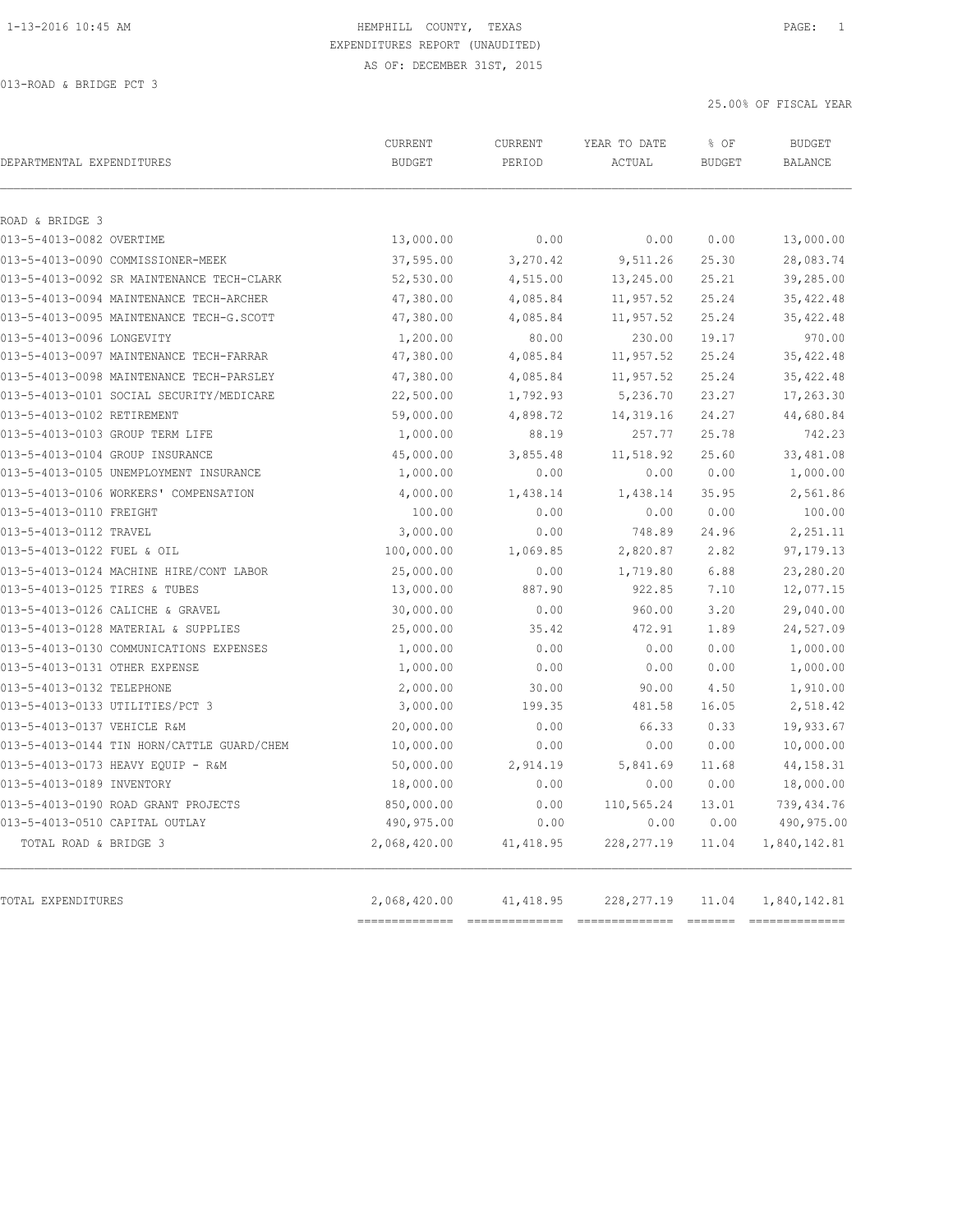25.00% OF FISCAL YEAR

| DEPARTMENTAL EXPENDITURES                      | CURRENT<br><b>BUDGET</b> | CURRENT<br>PERIOD | YEAR TO DATE<br>ACTUAL | % OF<br><b>BUDGET</b> | <b>BUDGET</b><br><b>BALANCE</b> |
|------------------------------------------------|--------------------------|-------------------|------------------------|-----------------------|---------------------------------|
|                                                |                          |                   |                        |                       |                                 |
| ROAD & BRIDGE 4                                |                          |                   |                        |                       |                                 |
| 014-5-4014-0082 PART-TIME/OVERTIME             | 13,000.00                | 1,030.40          | 1,030.40               | 7.93                  | 11,969.60                       |
| 014-5-4014-0090 COMMISSIONER-THOMAS            | 37,595.00                | 3,270.42          | 9,511.26               | 25.30                 | 28,083.74                       |
| 014-5-4014-0092 SR MAINTENANCE TECH-CROSGROVE  | 52,530.00                | 4,515.00          | 13,245.00              | 25.21                 | 39,285.00                       |
| 014-5-4014-0094 MAINTENANCE TECH-SCOTT         | 47,380.00                | 4,085.84          | 11,957.52              | 25.24                 | 35, 422.48                      |
| 014-5-4014-0095 MAINTENANCE TECH-WRIGHT        | 47,380.00                | 4,085.84          | 11,957.52              | 25.24                 | 35, 422.48                      |
| 014-5-4014-0096 LONGEVITY                      | 2,000.00                 | 150.00            | 450.00                 | 22.50                 | 1,550.00                        |
| 014-5-4014-0097 MAINTENANCE TECH-HARRISON      | 47,380.00                | 4,085.84          | 11,957.52              | 25.24                 | 35, 422.48                      |
| 014-5-4014-0101 SOCIAL SECURITY/MEDICARE       | 19,000.00                | 1,625.95          | 4,597.84               | 24.20                 | 14,402.16                       |
| 014-5-4014-0102 RETIREMENT                     | 50,000.00                | 4,296.84          | 12, 156.76             | 24.31                 | 37,843.24                       |
| 014-5-4014-0103 GROUP TERM LIFE                | 1,000.00                 | 77.34             | 218.84                 | 21.88                 | 781.16                          |
| 014-5-4014-0104 GROUP INSURANCE                | 37,500.00                | 2,622.69          | 7,828.47               | 20.88                 | 29,671.53                       |
| 014-5-4014-0105 UNEMPLOYMENT INSURANCE         | 1,500.00                 | 0.00              | 0.00                   | 0.00                  | 1,500.00                        |
| 014-5-4014-0106 WORKERS' COMPENSATION          | 3,500.00                 | 1,198.45          | 1,198.45               | 34.24                 | 2,301.55                        |
| 014-5-4014-0110 FREIGHT                        | 500.00                   | 0.00              | 0.00                   | 0.00                  | 500.00                          |
| 014-5-4014-0112 TRAVEL                         | 3,000.00                 | 0.00              | 0.00                   | 0.00                  | 3,000.00                        |
| 014-5-4014-0122 FUEL & OIL                     | 80,000.00                | 239.00            | 3,295.24               | 4.12                  | 76,704.76                       |
| 014-5-4014-0124 MACHINE HIRE/CONT LABOR        | 3,000.00                 | 32.40             | 507.40                 | 16.91                 | 2,492.60                        |
| 014-5-4014-0125 TIRES & TUBES                  | 10,000.00                | 378.43            | 378.43                 | 3.78                  | 9,621.57                        |
| 014-5-4014-0126 CALICHE & GRAVEL               | 50,000.00                | 0.00              | 0.00                   | 0.00                  | 50,000.00                       |
| 014-5-4014-0128 MATERIAL & SUPPLIES            | 10,000.00                | 492.39            | 3,262.65               | 32.63                 | 6,737.35                        |
| 014-5-4014-0130 COMMUNICATIONS EXPENSES        | 1,500.00                 | 0.00              | 0.00                   | 0.00                  | 1,500.00                        |
| 014-5-4014-0131 OTHER EXPENSE                  | 5,000.00                 | 0.00              | 0.00                   | 0.00                  | 5,000.00                        |
| 014-5-4014-0132 TELEPHONE                      | 2,000.00                 | 153.51            | 337.00                 | 16.85                 | 1,663.00                        |
| 014-5-4014-0133 UTILITIES/PCT 4                | 8,000.00                 | 274.72            | 502.59                 | 6.28                  | 7,497.41                        |
| 014-5-4014-0137 VEHICLE R&M                    | 5,000.00                 | 197.76            | 558.54                 | 11.17                 | 4,441.46                        |
| 014-5-4014-0144 TIN HORNS, CATTLE GUARDS, CHEM | 5,000.00                 | 0.00              | 0.00                   | 0.00                  | 5,000.00                        |
| 014-5-4014-0173 HEAVY EQUIP - R&M              | 20,000.00                | 635.52            | 5,009.86               | 25.05                 | 14,990.14                       |
| 014-5-4014-0189 INVENTORY                      | 10,000.00                | 0.00              | 0.00                   | 0.00                  | 10,000.00                       |
| 014-5-4014-0190 ROAD GRANT PROJECTS            | 445,000.00               | 0.00              | 156,395.62             | 35.15                 | 288,604.38                      |
| 014-5-4014-0225 RENT                           | 4,500.00                 | 750.00            | 2,250.00               | 50.00                 | 2,250.00                        |
| 014-5-4014-0510 CAPITAL OUTLAY                 | 726,321.00               | 1,250.00          | 12,450.00              | 1.71                  | 713,871.00                      |
| TOTAL ROAD & BRIDGE 4                          | 1,748,586.00             | 35,448.34         | 271,056.91             | 15.50                 | 1, 477, 529.09                  |
| TOTAL EXPENDITURES                             | 1,748,586.00             | 35,448.34         | 271,056.91             | 15.50                 | 1, 477, 529.09                  |

============== ============== ============== ======= ==============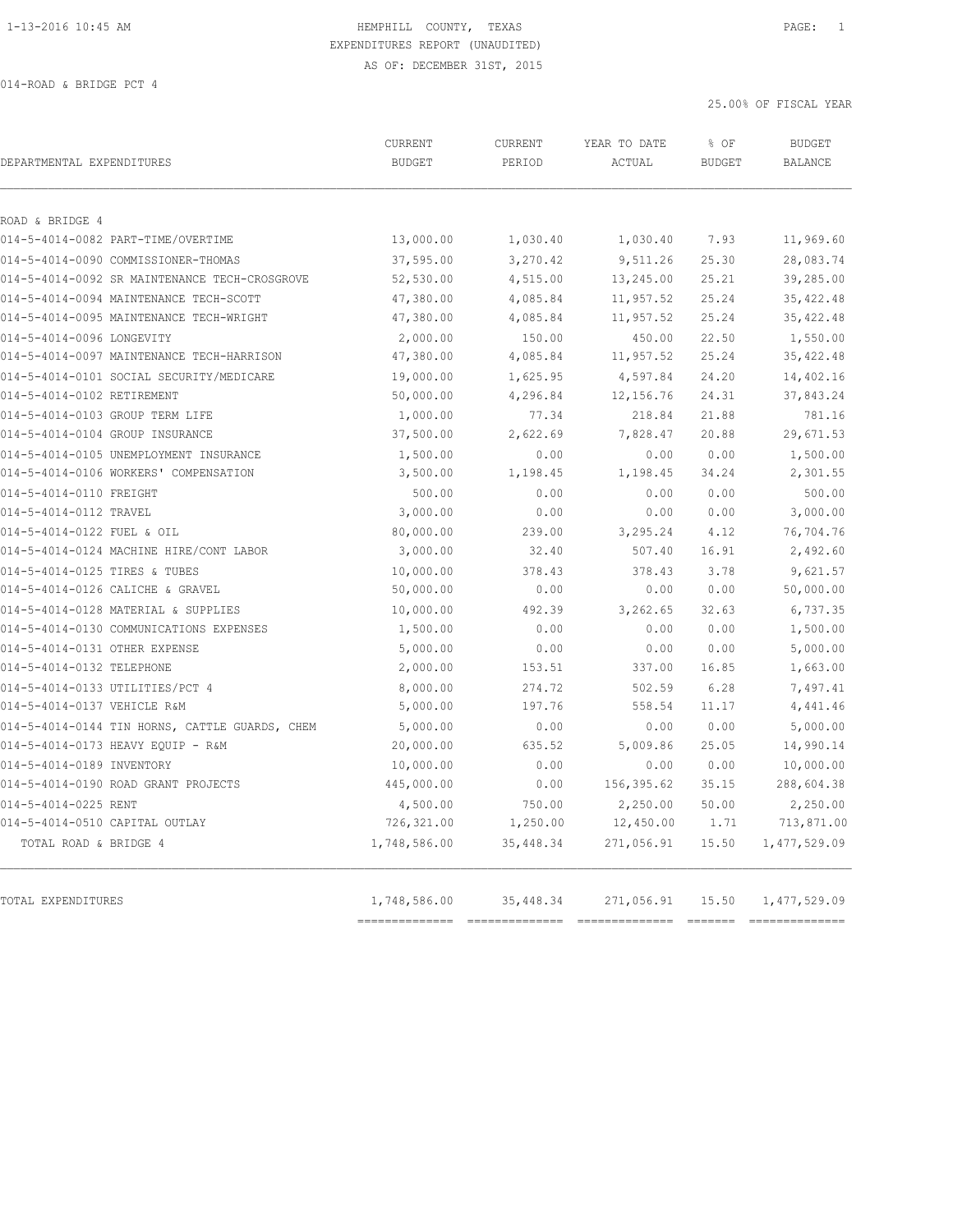022-CO RECORDS PRESERVATION

| DEPARTMENTAL EXPENDITURES             | <b>CURRENT</b><br><b>BUDGET</b> | CURRENT<br>PERIOD | YEAR TO DATE<br>ACTUAL | % OF<br><b>BUDGET</b> | <b>BUDGET</b><br>BALANCE |
|---------------------------------------|---------------------------------|-------------------|------------------------|-----------------------|--------------------------|
|                                       |                                 |                   |                        |                       |                          |
| CO RECORDS PRESERVATION               |                                 |                   |                        |                       |                          |
| 022-5-1022-0114 COUNTY RPF-EXPENSE    | 42,000.00                       | 0.00              | 0.00                   | 0.00                  | 42,000.00                |
| 022-5-1022-0115 CO RECORDS MANAGEMENT | 50,000.00                       | 0.00              | 0.00                   | 0.00                  | 50,000.00                |
| TOTAL CO RECORDS PRESERVATION         | 92,000.00                       | 0.00              | 0.00                   | 0.00                  | 92,000.00                |
|                                       |                                 |                   |                        |                       |                          |
| TOTAL EXPENDITURES                    | 92,000.00                       | 0.00              | 0.00                   | 0.00                  | 92,000.00                |
|                                       |                                 |                   |                        |                       |                          |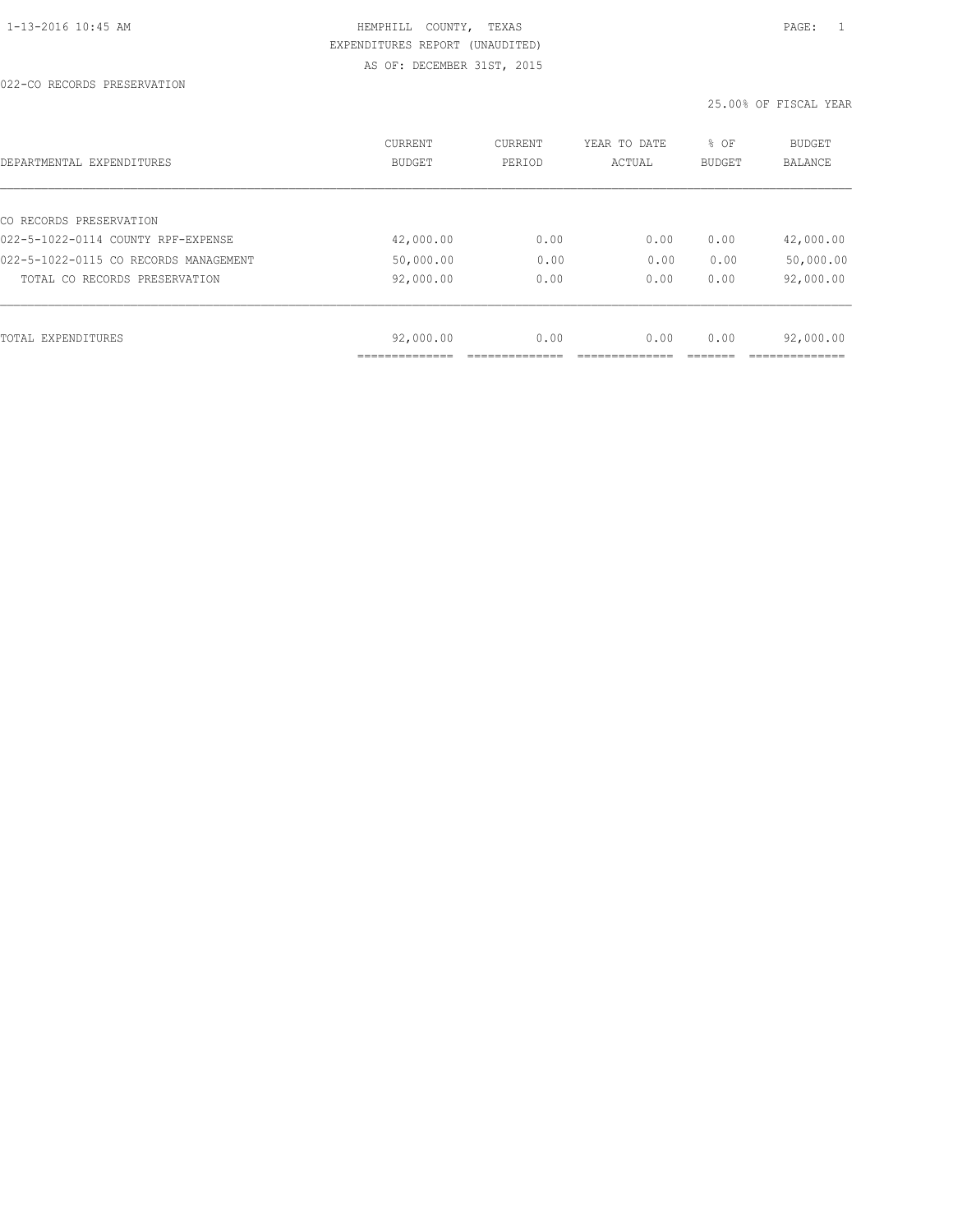| DEPARTMENTAL EXPENDITURES                     | <b>CURRENT</b><br><b>BUDGET</b> | CURRENT<br>PERIOD | YEAR TO DATE<br>ACTUAL | % OF<br>BUDGET | <b>BUDGET</b><br>BALANCE |
|-----------------------------------------------|---------------------------------|-------------------|------------------------|----------------|--------------------------|
| CLERK REC PRESERVATION                        |                                 |                   |                        |                |                          |
| 023-5-1023-0114 CLK'S RECORD PRESERVATION EXP | 800.00                          | 0.00              | 0.00                   | 0.00           | 800.00                   |
| 023-5-1023-0510 RPF-CAPITAL OUTLAY            | 0.00                            | 0.00              | 0.00                   | 0.00           | 0.00                     |
| TOTAL CLERK                                   | 800.00                          | 0.00              | 0.00                   | 0.00           | 800.00                   |
|                                               |                                 |                   |                        |                |                          |
| TOTAL EXPENDITURES                            | 800.00                          | 0.00              | 0.00                   | 0.00           | 800.00                   |
|                                               | .                               |                   |                        |                |                          |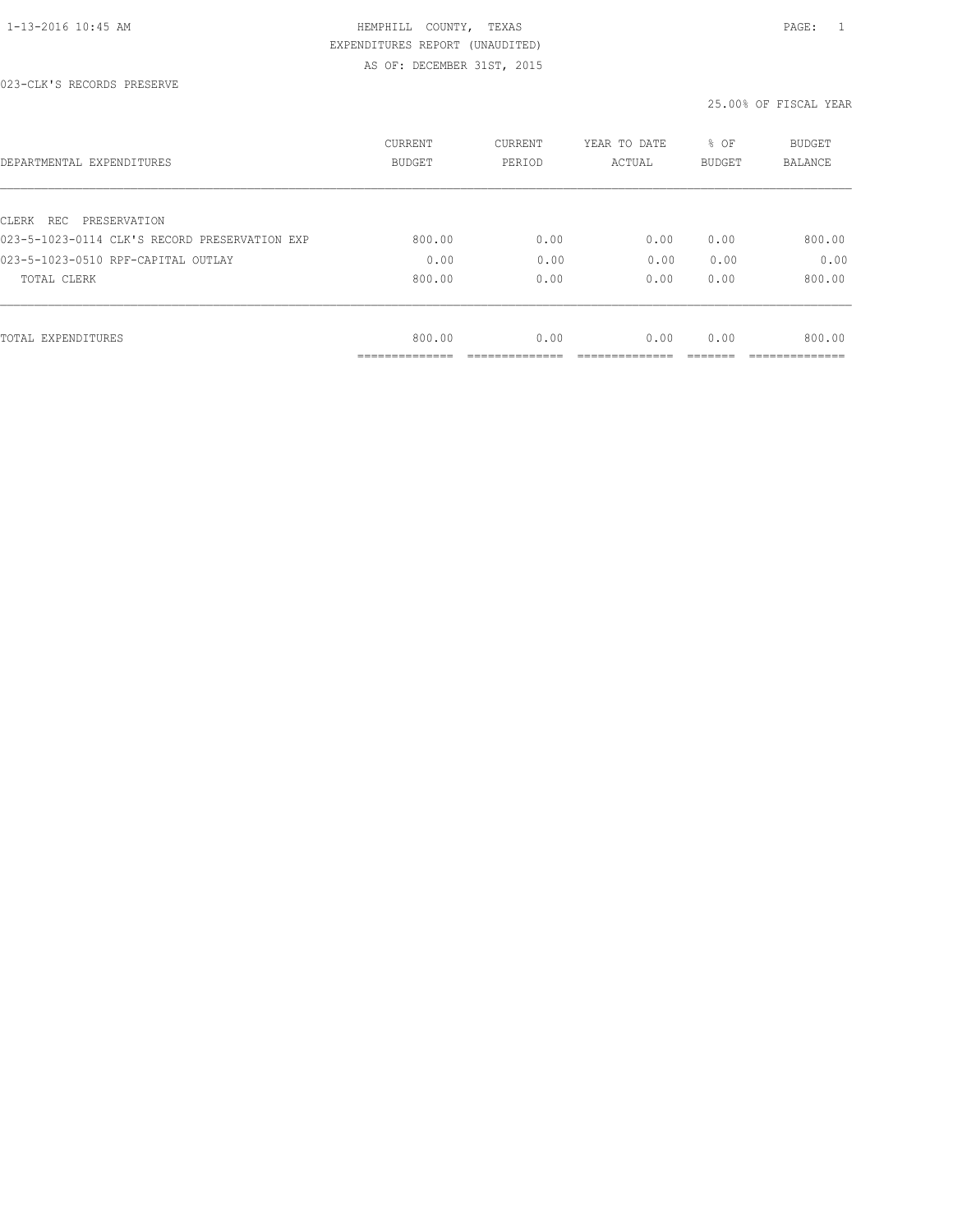024-JUSTICE COURT TECH FUND

| DEPARTMENTAL EXPENDITURES     | <b>CURRENT</b><br><b>BUDGET</b> | CURRENT<br>PERIOD | YEAR TO DATE<br>ACTUAL | % OF<br><b>BUDGET</b> | <b>BUDGET</b><br><b>BALANCE</b> |
|-------------------------------|---------------------------------|-------------------|------------------------|-----------------------|---------------------------------|
|                               |                                 |                   |                        |                       |                                 |
| JUSTICE COURT TECH            |                                 |                   |                        |                       |                                 |
| 024-5-2024-0114 TECH EXPENSES | 13,000.00                       | 0.00              | 0.00                   | 0.00                  | 13,000.00                       |
| TOTAL JUSTICE COURT TECH      | 13,000.00                       | 0.00              | 0.00                   | 0.00                  | 13,000.00                       |
|                               |                                 |                   |                        |                       |                                 |
| TOTAL EXPENDITURES            | 13,000.00                       | 0.00              | 0.00                   | 0.00                  | 13,000.00                       |
|                               | ----------                      |                   |                        |                       |                                 |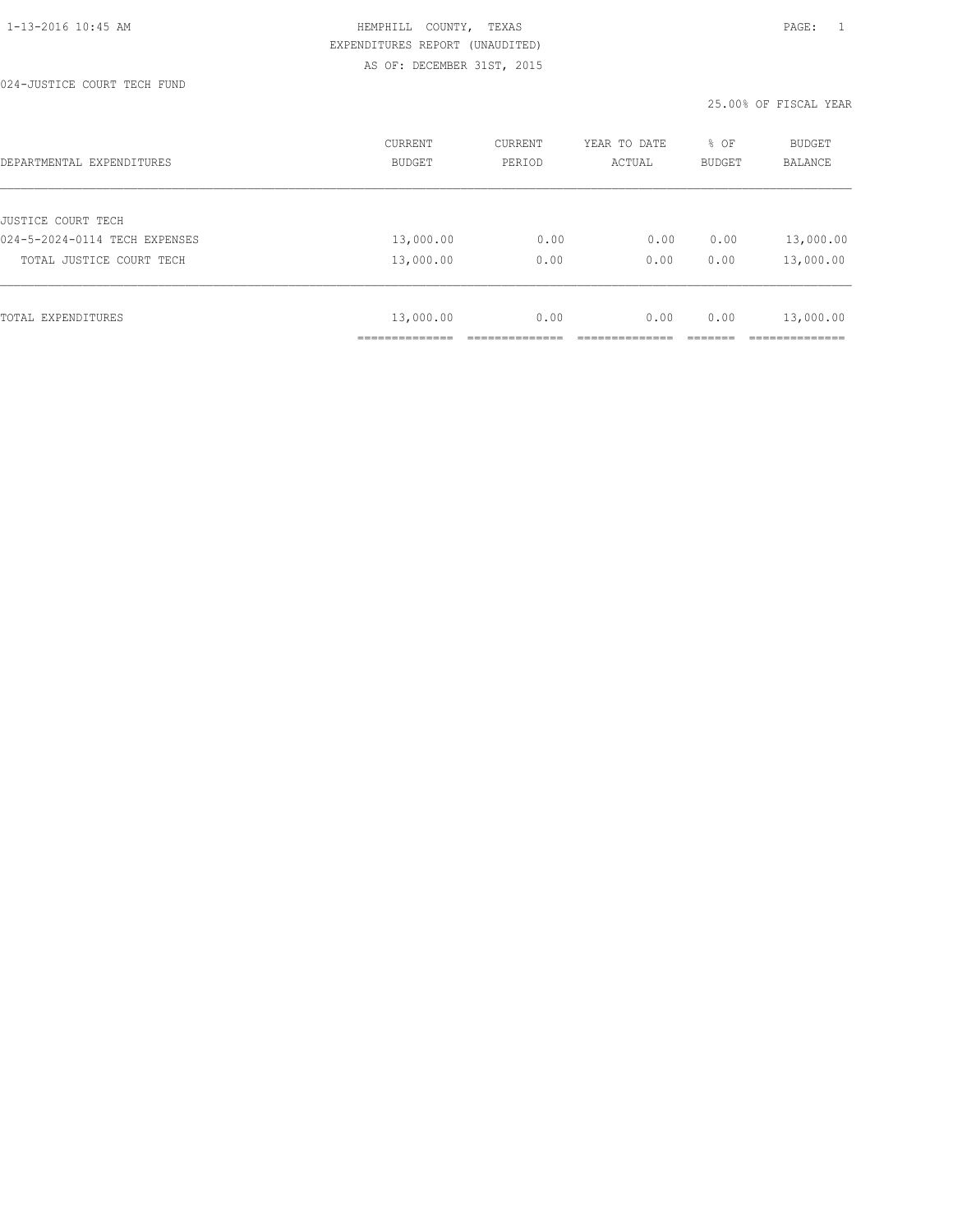032-CHK COLLECTION/CO ATTY

| DEPARTMENTAL EXPENDITURES          | CURRENT<br><b>BUDGET</b> | CURRENT<br>PERIOD | YEAR TO DATE<br>ACTUAL | % OF<br><b>BUDGET</b> | BUDGET<br><b>BALANCE</b> |
|------------------------------------|--------------------------|-------------------|------------------------|-----------------------|--------------------------|
| CHECK COLLECTION                   |                          |                   |                        |                       |                          |
| 032-5-2032-0109 OTHER MISC. EXP    | 5,500.00                 | 0.00              | 0.00                   | 0.00                  | 5,500.00                 |
| 032-5-2032-0128 SUPPLIES           | 0.00                     | 0.00              | 0.00                   | 0.00                  | 0.00                     |
| 032-5-2032-0168 LAW LIBRARY- BOOKS | 0.00                     | 0.00              | 0.00                   | 0.00                  | 0.00                     |
| 032-5-2032-0510 CAPITAL OUTLAY     | 12,000.00                | 0.00              | 0.00                   | 0.00                  | 12,000.00                |
| TOTAL CHECK COLLECTION             | 17,500.00                | 0.00              | 0.00                   | 0.00                  | 17,500.00                |
| TOTAL EXPENDITURES                 | 17,500.00                | 0.00              | 0.00                   | 0.00                  | 17,500.00                |
|                                    |                          |                   |                        |                       |                          |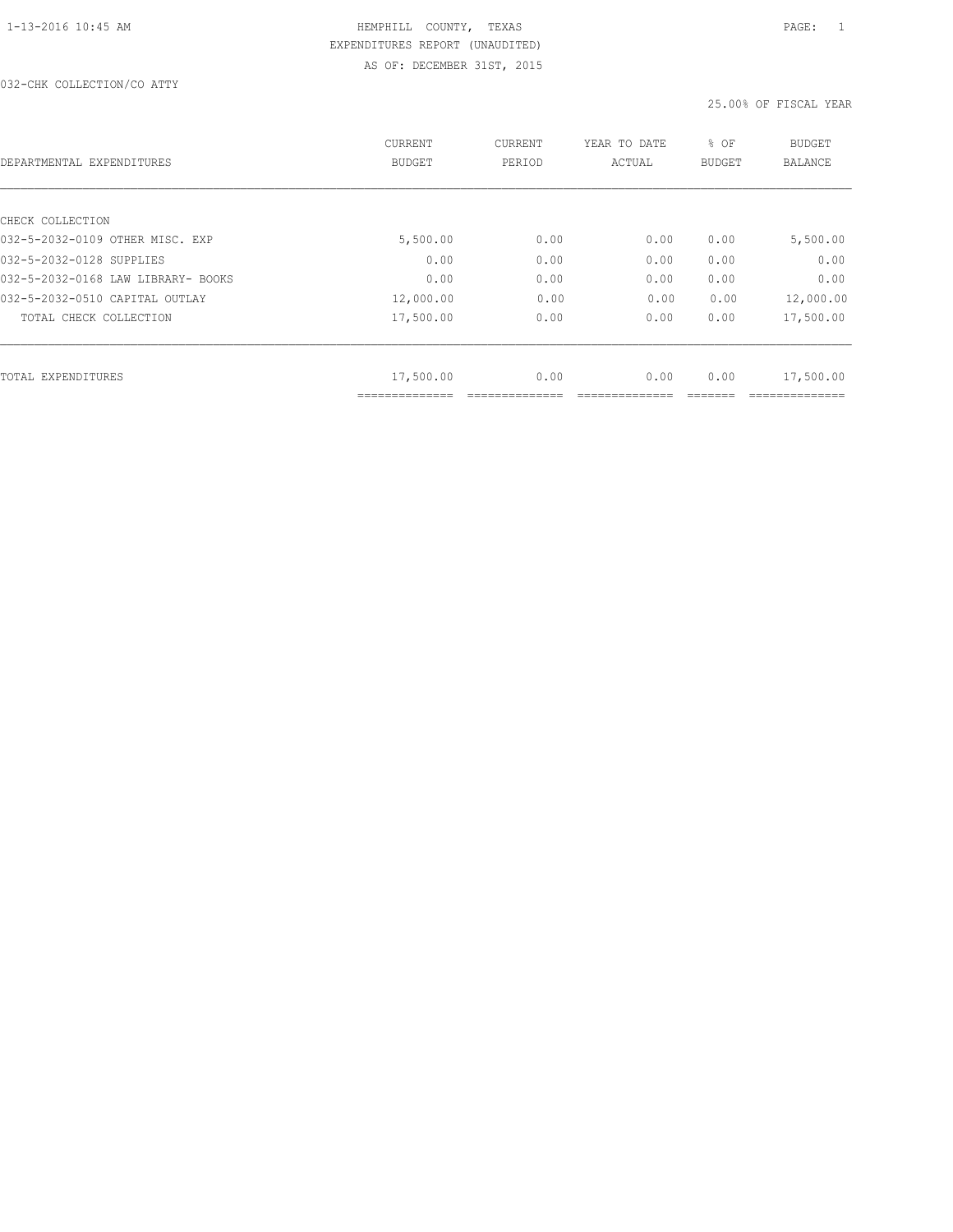| DEPARTMENTAL EXPENDITURES            | CURRENT<br>BUDGET | CURRENT<br>PERIOD | YEAR TO DATE<br>ACTUAL | % OF<br>BUDGET | BUDGET<br><b>BALANCE</b> |
|--------------------------------------|-------------------|-------------------|------------------------|----------------|--------------------------|
|                                      |                   |                   |                        |                |                          |
| ANNUAL LEOSE/LAW                     |                   |                   |                        |                |                          |
| 036-5-3036-0112 CONTINUING EDUCATION | 8,000.00          | 0.00              | 89.83                  | 1.12           | 7,910.17                 |
| TOTAL ANNUAL LEOSE/LAW               | 8,000.00          | 0.00              | 89.83                  | 1.12           | 7,910.17                 |
|                                      |                   |                   |                        |                |                          |
| TOTAL EXPENDITURES                   | 8,000.00          | 0.00              | 89.83                  | 1.12           | 7,910.17                 |
|                                      |                   |                   |                        |                |                          |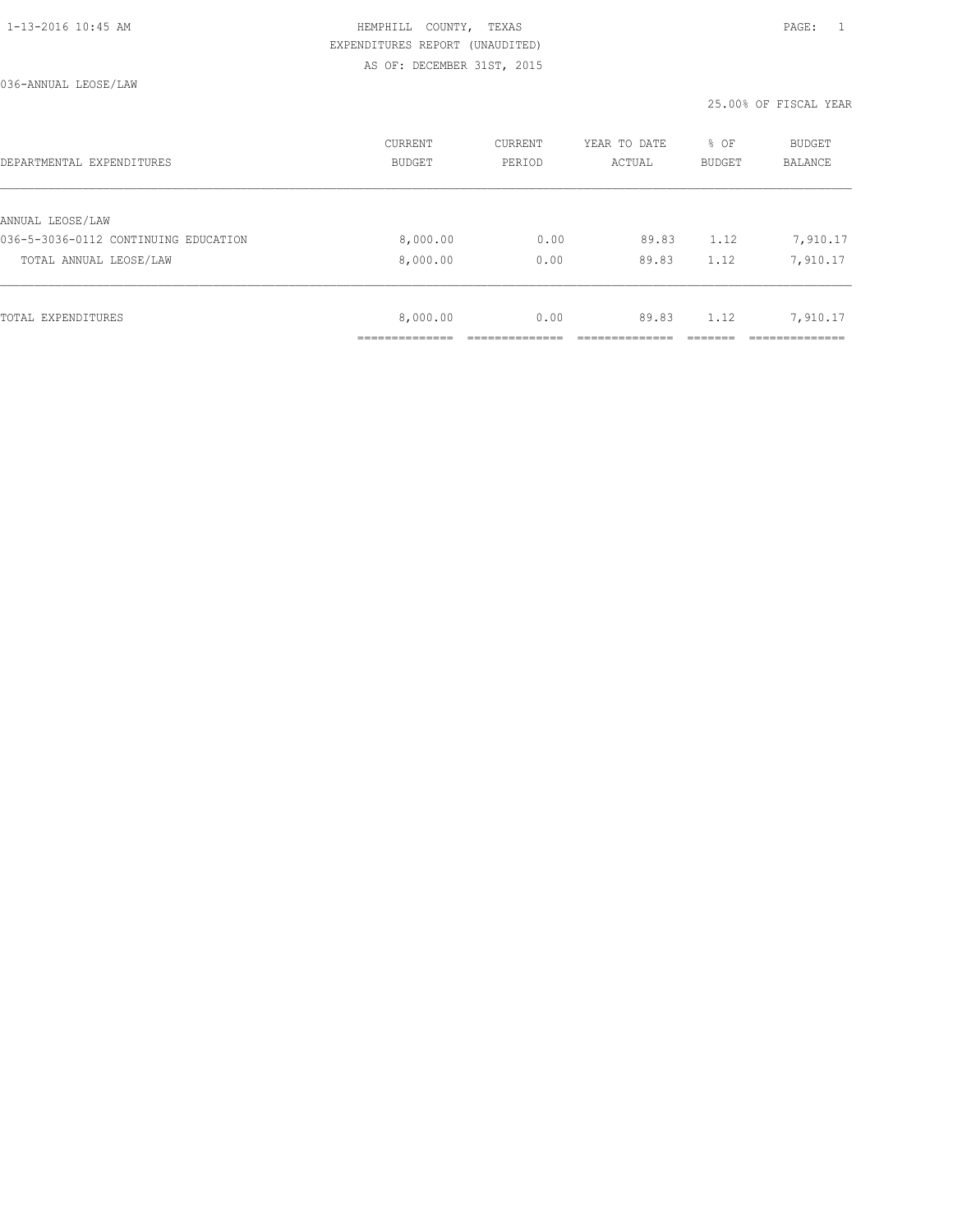046-SCAAP

| DEPARTMENTAL EXPENDITURES              | <b>CURRENT</b><br><b>BUDGET</b> | CURRENT<br>PERIOD | YEAR TO DATE<br>ACTUAL | % OF<br>BUDGET | <b>BUDGET</b><br><b>BALANCE</b> |
|----------------------------------------|---------------------------------|-------------------|------------------------|----------------|---------------------------------|
| SCAAP                                  |                                 |                   |                        |                |                                 |
| 046-5-3046-0124 CONTRACT LABOR/JBI     | 2,000.00                        | 0.00              | 710.38                 | 35.52          | 1,289.62                        |
| 046-5-3046-0183 REPAIRS & IMPROVEMENTS | 35,000.00                       | 0.00              | 0.00                   | 0.00           | 35,000.00                       |
| 046-5-3046-0185 OTHER APPROVED EXP     | 20,000.00                       | 0.00              | 0.00                   | 0.00           | 20,000.00                       |
| TOTAL SCAAP                            | 57,000.00                       | 0.00              | 710.38                 | 1.25           | 56,289.62                       |
|                                        |                                 |                   |                        |                |                                 |
| TOTAL EXPENDITURES                     | 57,000.00                       | 0.00              | 710.38                 | 1.25           | 56,289.62                       |
|                                        |                                 |                   |                        |                |                                 |